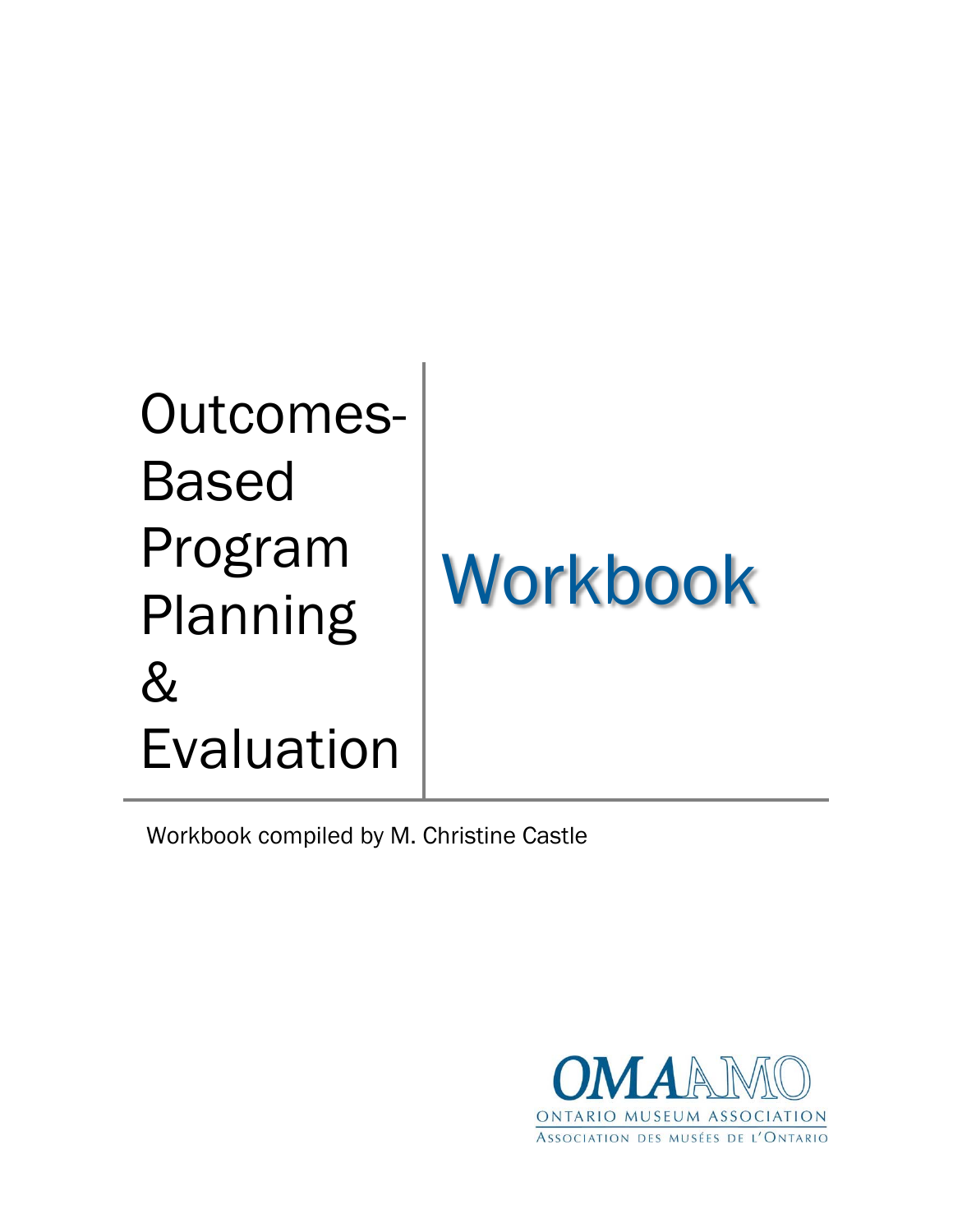©2013 Ontario Museum Association

50 Baldwin Street Toronto, ON M5T 1L4 Tel: 416-348-8672 Toll-free in ON: 1-866-662-8672 www.museumsontario.com

This workbook was created to accompany the workshop, *Outcomes-Based Program Planning & Evaluation*, facilitated by M. Christine Castle on

April 26, 2013 Parkwood National Historic Site Oshawa, ON



We acknowledge the financial support of the Government of Canada through the Department of Canadian Heritage Museums Assistance Program.

The Ontario Museum Association gratefully acknowledges the support of the Ontario Ministry of Tourism, Culture and Sport through the Provincial Heritage Organization grant program.

Nous reconnaissons l'appui financier du gouvernement du Canada par l'entremise du ministère du Patrimoine canadien Programme d'aide aux musées.

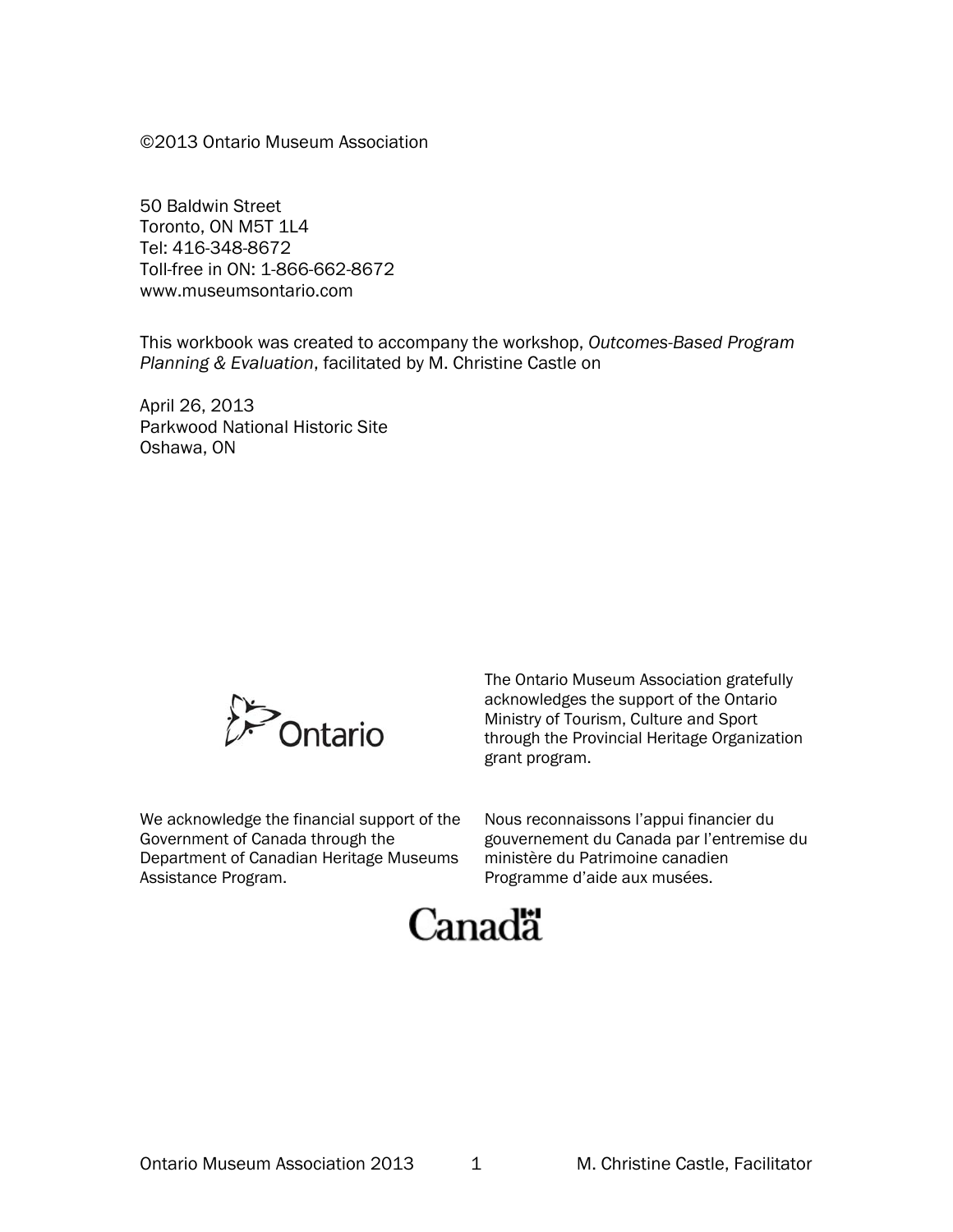## **Participant Workbook**

## **Table of Contents**

Appendix I - Case Study: "Inspiring a generation with museums." GEM Case Studies Vol. 9, 2012. Used with permission.

 $2<sup>1</sup>$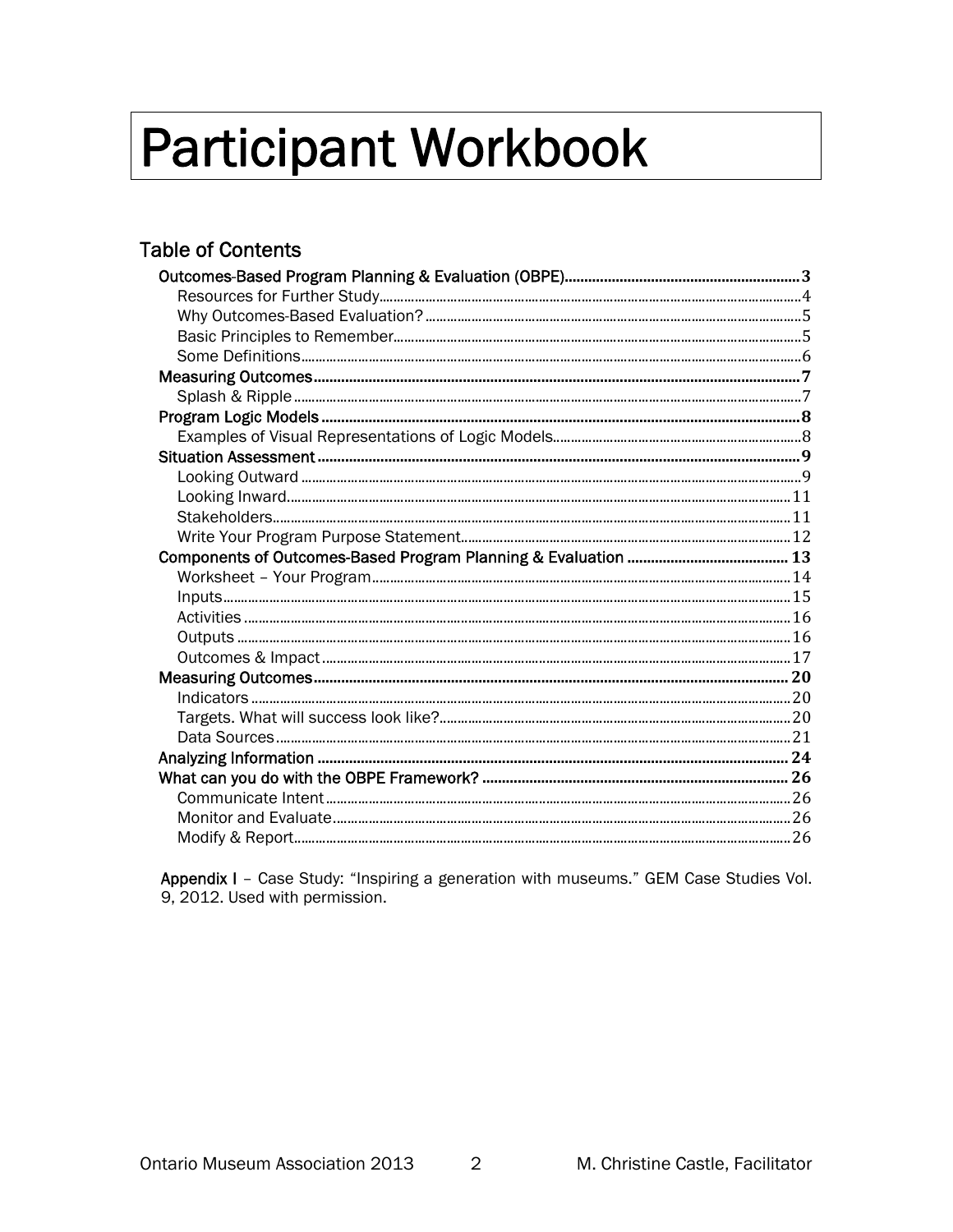## *Outcomes-Based Program Planning & Evaluation (OBPE)*

## *Background*

This workshop and accompanying workbook are intended to help museums better meet the Interpretation and Education Standard of the Standards for Community Museums in Ontario. These tools are intended to provide you with a process to plan programs with measurable outcomes and then to plan strategies that will effectively evaluate those outcomes.

## *Intended audience*

- Individuals responsible for planning & evaluating museum education and interpretation programs
- Museum workers who are new to the process of outcome based program design and evaluation

#### *Intended outputs*

- Two workshops on outcomes-based program planning & evaluation
- Workbook
- Evaluation session
- Facebook Group

#### *Intended outcomes*

Participants will be able to:

- Write objectives & outcomes for their program's target audience
- Plan an evaluation strategy to determine whether the outcomes have been achieved

Through you, your museums will be better able to:

- Meet the Ministry Interpretation & Education Standard
- Articulate their impact to stakeholders.
- Plan programs that meet the needs/interests of their audiences.

## *Action*

Please take a moment to describe the program that you'll be working on today …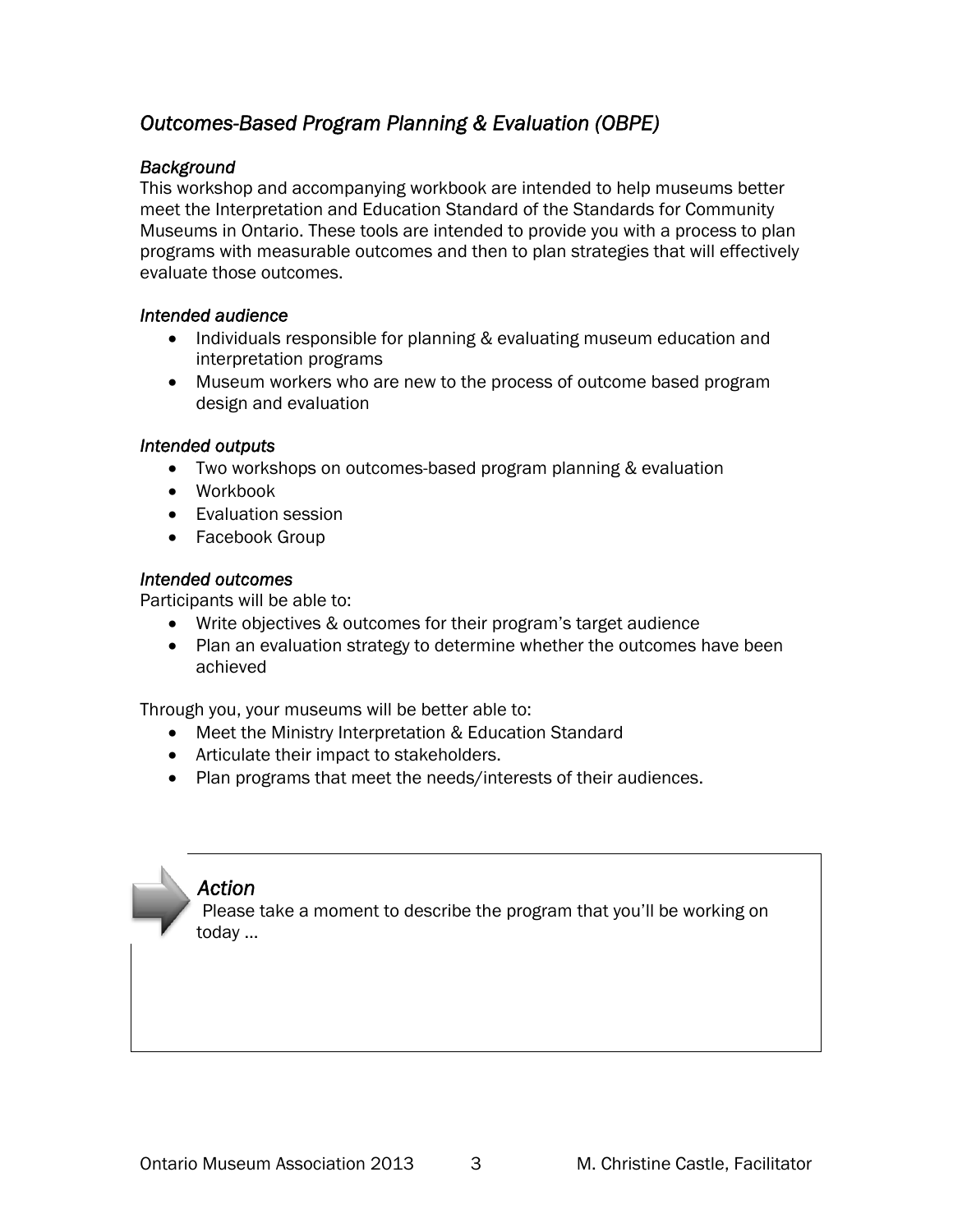## Resources for Further Study

- Betts, Tracy. "The Nonprofit Social Media Decision Guide." idealware. idealware. October 2011. http://www.idealware.org/reports/nonprofit-social-media-decisionguide (accessed April 18, 2013).
- Diamond, Judy, Jessica J. Luke, and David H. Uttal. *Practical Evaluation Guide: Tool for Museums and Other Informal Educational Settings.* Second. Lanham: AltaMira Press, 2009.
- Indiana University IUPUI & Institute for Museum & Library Services. *What is Outcomes Based Planning & Evaluation?* IMLS. 2006-2010.

http://www.shapingoutcomes.org/index.htm (accessed March 29, 2013). McNamara, Carter. *Basic Guide to Outcomes-Based Evaluation for Nonprofit* 

*Organizations with Very Limited Resources.* http://managementhelp.org/evaluation/outcomes-evaluationguide.htm#anchor177348 (accessed March 29, 2013).

Museums Association of Saskatchewan. *Evaluation Workbook: A Basic Understanding of the Program Outcome Evaluation Model.* Regina: Museums Association of Saskatchewan, 1999.

Museums, Libraries and Archives Council (UK). *Inspiring Learning: An Improvement Framework for Museums, Libraries And Archives.*

http://www.inspiringlearningforall.gov.uk/ (accessed March 29, 2013).

- Patton, Michael Quinn. *Utilization-Focused Evaluation: The New Century Text.* 3rd. Beverly Hills: Sage Publications, 1997.
- Plan:Net Limited & Stratecona Research Group. "Spalsh & Ripple: Using Outcomes to Design & Manage Community Activities." *Plan:Net.* PLAN:NET LIMITED. 2008. http://www.plannet.ca/page4/assets/Splash%20Ripple%20English.pdf (accessed March 29, 2013).
- Plan:Net Limited. "Splash & Ripple." *Health Canada.* n.d. http://www.hc-sc.gc.ca/ahcasc/pubs/\_contribution/ripple-ricochet/index-eng.php#a4 (accessed March 29, 2013).

Thomson, Gareth, and Jenn Hoffman. "Measuring the Success of Environmental Education Programs." *Canadian Parks & Wilderness Society.* http://macaw.pbworks.com/f/measuring\_ee\_outcomes.pdf (accessed March 29, 2013).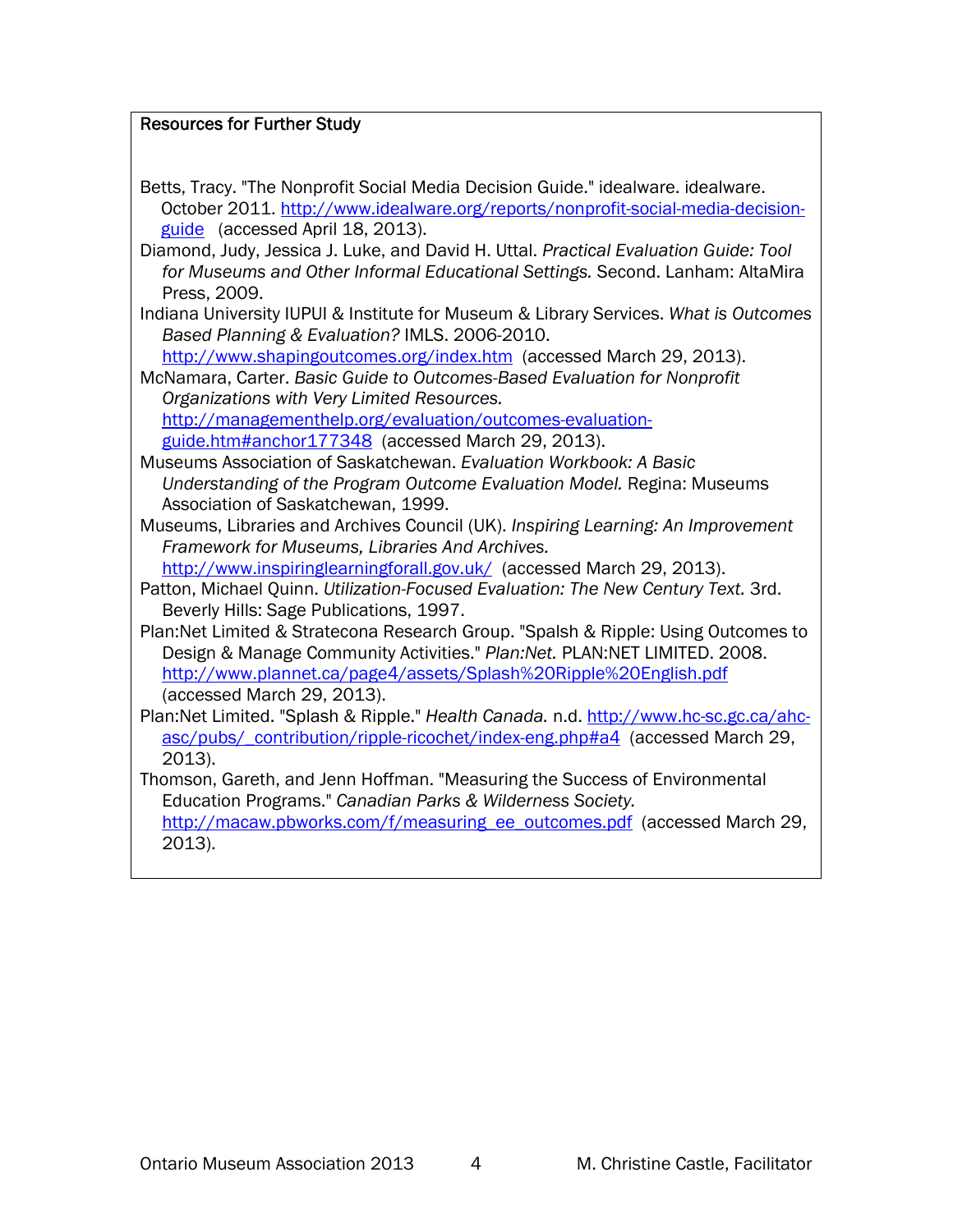## Why Outcomes-Based Evaluation?

- Decreasing funds for nonprofit programs
- Increasing community needs
- Greater emphasis on whether nonprofit programs are really making a difference and outcomes evaluation focuses on whether programs are really making a difference for museum & cultural heritage audiences.
- Previous evaluation measures focused on how much \$, # of people served and on client satisfaction -- these measures don't really assess impacts on museum & cultural heritage audiences
- Outcomes evaluation looks at impacts/benefits to museum & cultural heritage audiences
	- o during and
	- o after participation in your programs

## Basic Principles to Remember

You do not have to be an expert in outcomes-based evaluation in order to carry out a useful outcomes evaluation plan.

- Time & effort spent on planning & developing program evaluation will have a big impact on other aspects of your organization
- Keep it simple. Program evaluation is not 'rocket science.'
- Start small, start now and grow as you're able.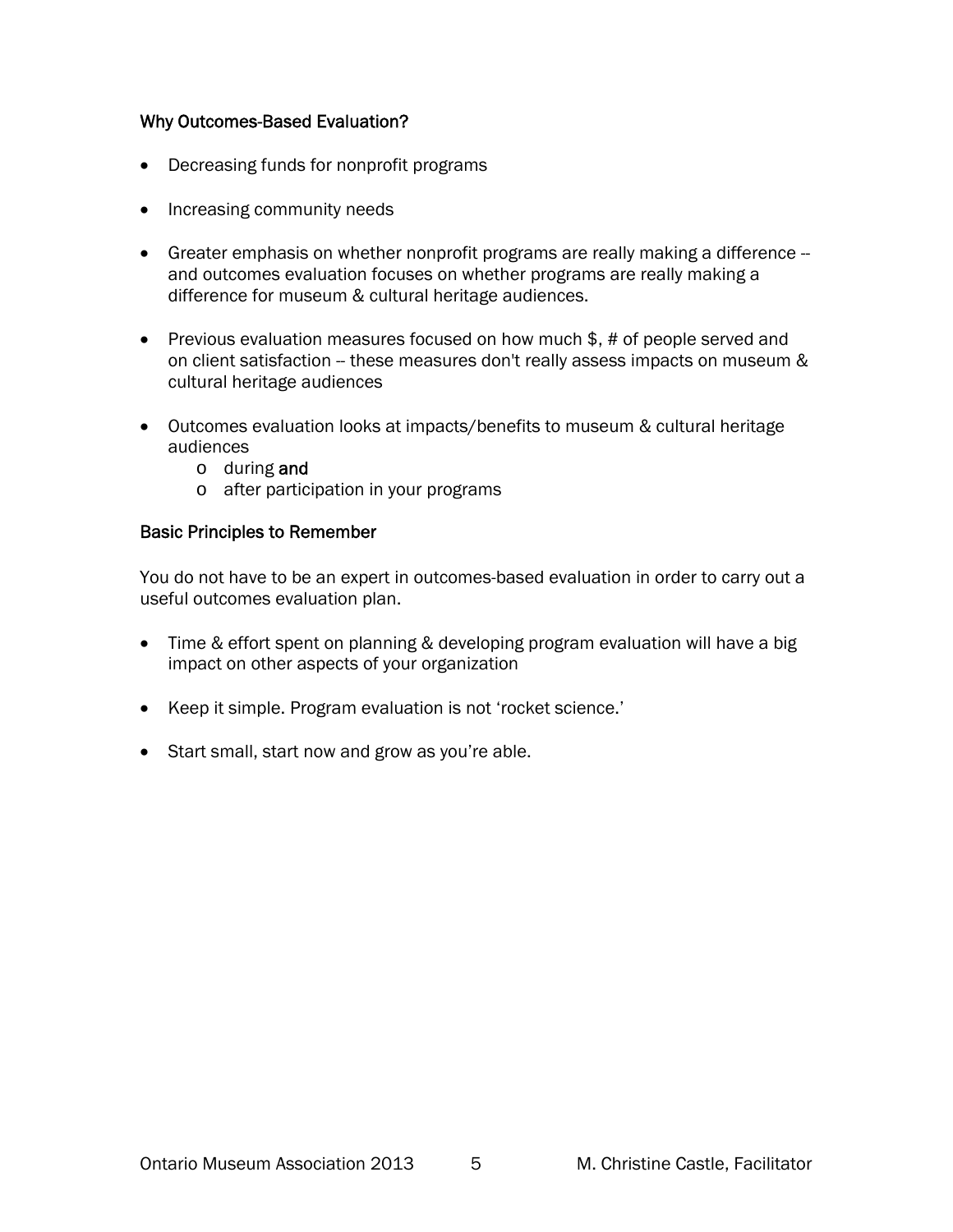## Some Definitions

Outcomes-Based Program Evaluation is a systematic way to plan usercentered programs and to measure whether they have achieved their goals. OBPE goes beyond documenting what you did and measures what difference you made in the life of your audience. How has your audience changed?

(Indiana University IUPUI & Institute for Museum & Library Services 2006-2010)

Inputs – The materials and resources that the program uses in its activities. These are often easy to identify and are common to many organizations and programs. For example: equipment, staff, facilities, standards (Standards for Community Museums in Ontario), information, etc.

Activities – These are the tasks, or processes, that the program undertakes with/to the audience in order to meet the audience's needs; for example, recruiting participants, promoting the program, networking, training. Note that when identifying the activities in a program, the focus is still pretty much on the organization or program itself, not on changes in the audience.

Outputs – These are the most immediate direct products or results of your program. Program outputs are typically measured in numbers. For example, the number of … people who participated, classes who completed a program, materials developed, workshops given, supplies consumed, web site hits, etc. Outputs create the *potential* for outcomes to occur.

Outcomes – These are changes that occur to people, organizations and communities as a result of your program. These changes, or outcomes, are usually expressed in terms of:

- Knowledge and skills
- Behaviours
- Values, conditions and status

Impact – This describes your vision of a preferred future and underlines why the project is important. It refers to the longer-term change that you hope your project will help create or to which your project may contribute.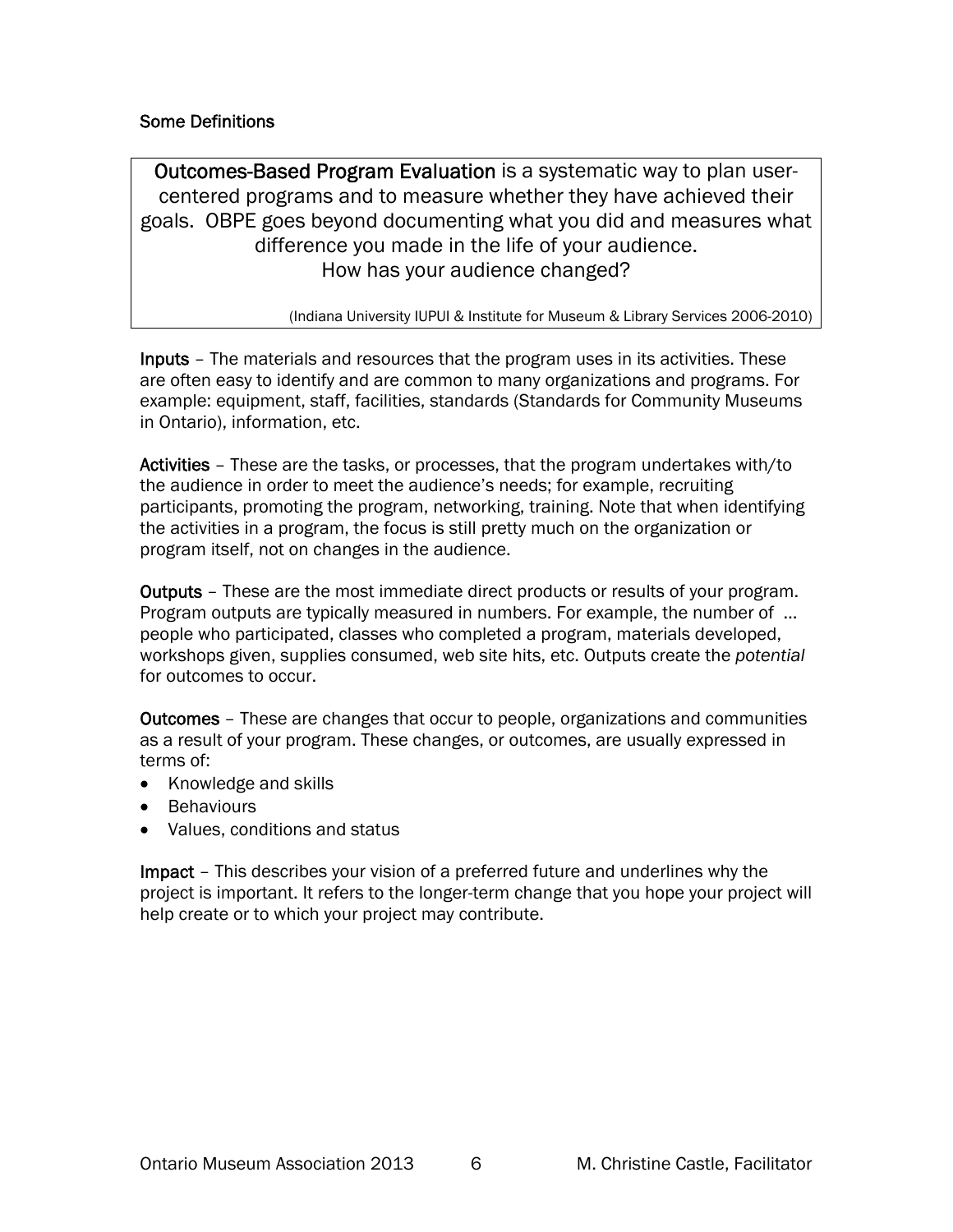## *Measuring Outcomes*

Program success is measured using indicators that measure any or all of the three logic model components of output, outcome, or impact.

Outcome indicators – These are observable and measurable "milestones" toward an outcome target. These are what you'd see, hear, read, etc., that would indicate to you whether you're making any progress toward your outcome or not. Indicators are measured using 'instruments' like questionnaires and surveys, and may be either quantitative or qualitative.

**Outcome targets** – These specify how much of your outcome you hope to achieve.

## Splash & Ripple Imagine your program is like a rock thrown into a pond. Your program makes a splash. The different outcomes measured are the ripples. Inputs are like the person & the rock. Activities are like dropping the rock. Outputs are like creating the splash. The ripples spreading from the splash are like your **Outcomes**, that later become your Impacts. The edge of the pond represents the Situation. (Plan:Net Limited & Stratecona Research Group, 2008) Impacts **Outcomes Outputs** =SPLASH=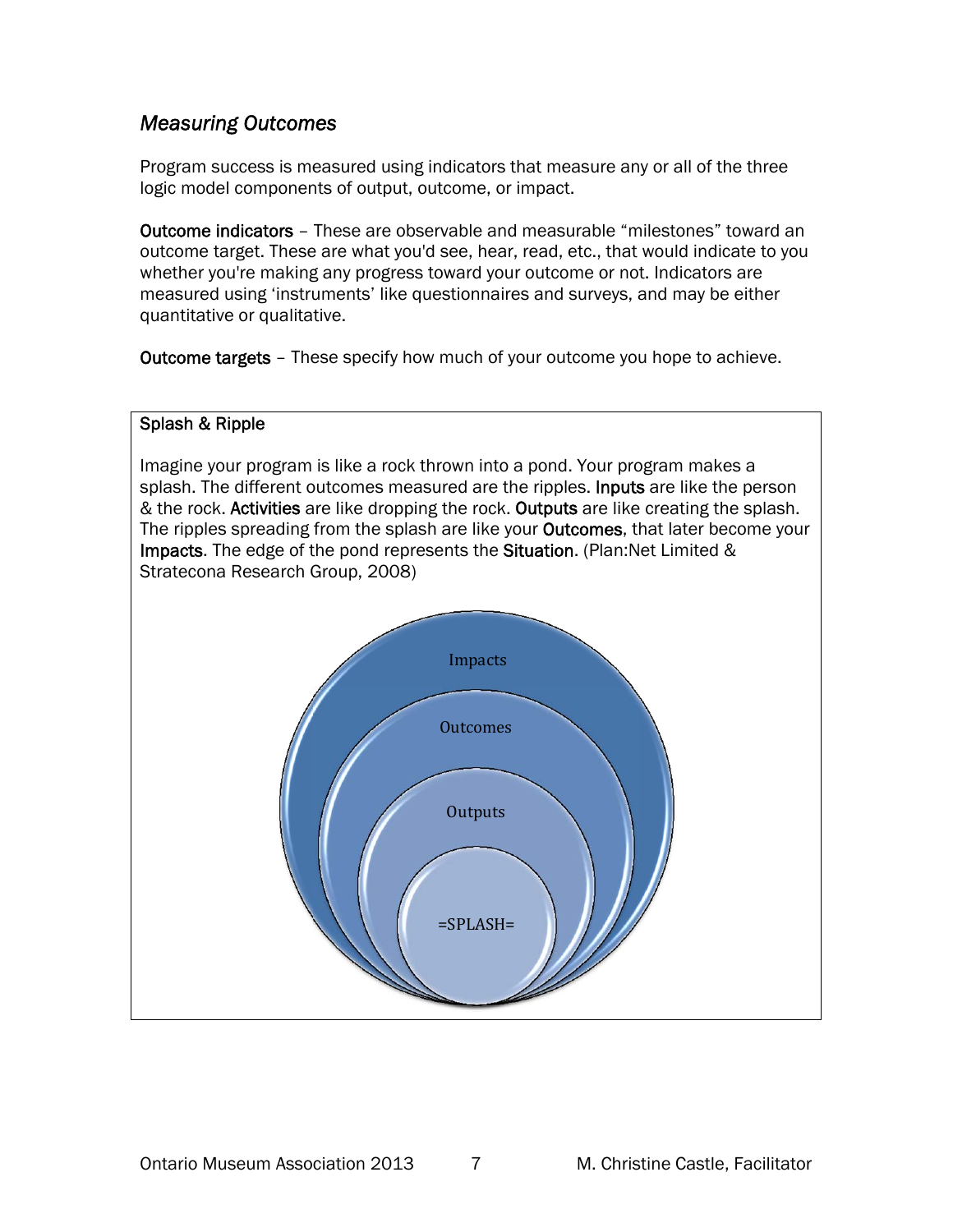## *Program Logic Models*

#### As not everything can be done, there must be a basis for deciding which things are worth doing. Enter evaluation. (Patton 1997)

"A logic model is an approach to planning & managing projects that helps us to be clear both about what our projects are doing and what they are changing. The word 'logic' is used because of the logical link between the system components: inputs are a necessary precondition to activities; activities need to take place before outputs are possible. Think of your program as a system that has inputs, activities, outputs and outcomes." (Thomson and Hoffman n.d., p.19)

## Examples of Visual Representations of Logic Models

#### Inputs **ID** Activities **D** Outputs **D** Outcomes **D** Impact Source: Thomson & Hoffman, p. 20 *Shaping Outcomes Logic Model*  **INPUTS OUTPUTS ACTIVITIES SITUATION SERVICES** Quantity Resources of work. **OUTCOMES** a program products. uses and participants The context of the program **ACTIVITIES** Change in target audience in - organization's mission Development & management - knowledge - audience needs tasks - skill - attitude - behavior **SERVICES** - status - condition Services to audiences **EVALUATION**

## *Environmental Education Logic Model*

Source: http://www.shapingoutcomes.org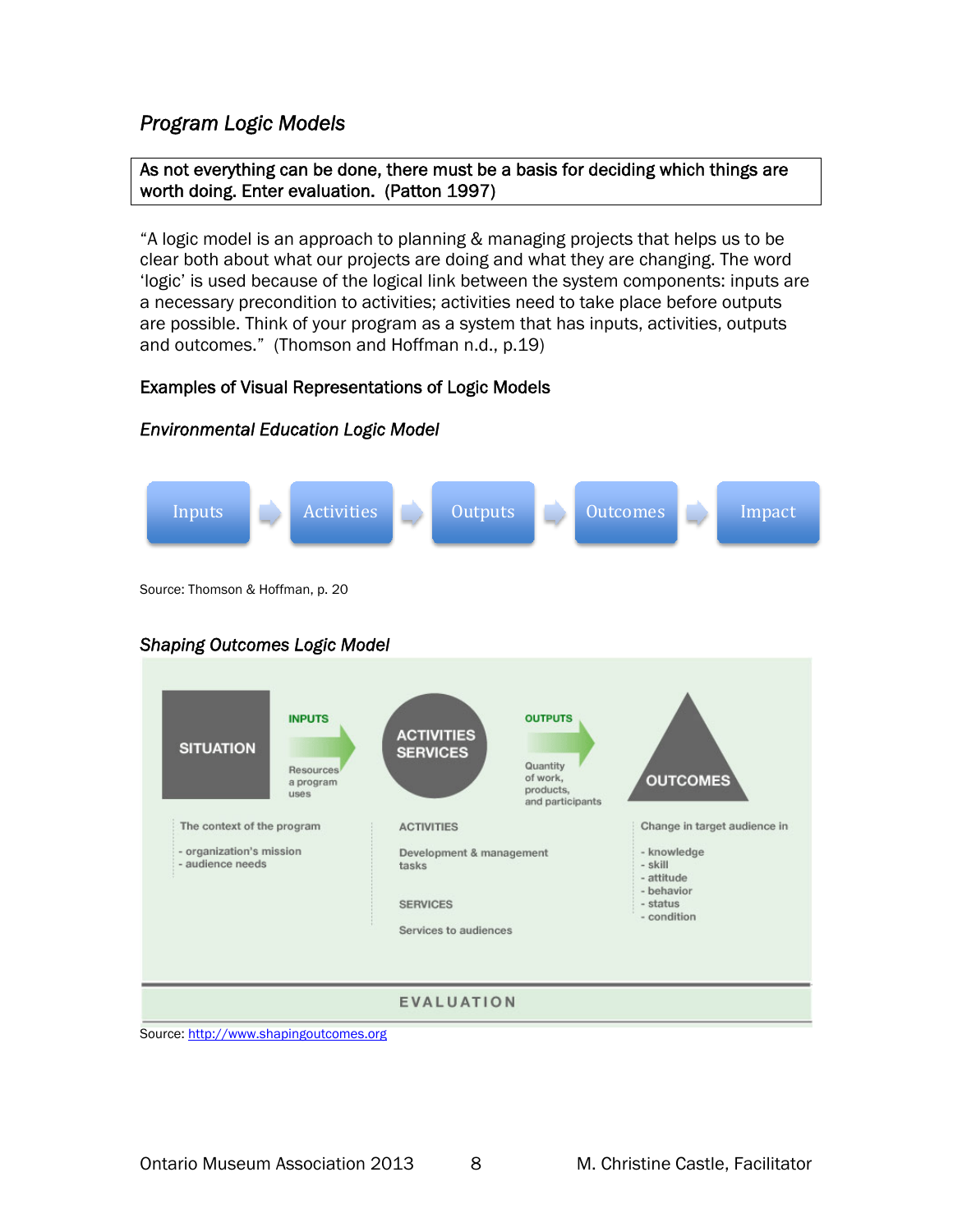## *Situation Assessment*

(Health Canada has produced some handy resources on Outcome Measurement. The following is adapted from their online handbook, *Splash & Ripple* (Plan:Net Limited, n.d.)

Before charting Activities, Outputs, Outcomes and Impact statements for a program, it is important to do some preparatory thinking. This involves an "outward" look at the issues and opportunities you could address, and an "inward" look at your organization, its mission, skills, and resources. Take some time to do this; it will speed up your planning process and sharpen your focus. In doing so, you should be clear about the following:

## Looking Outward

- What is happening in your environment?
- What issues/opportunities most need to be addressed?
- Who will benefit?
- What timeframe is needed to make a difference?
- Who are possible partners/ funders/clients?

Consider …

- The priority issues/opportunities that exist, and those that fall within your organization's mission/ mandate and capability, e.g. you may see that your organization is well positioned to address community concerns about "teenage smoking". The issue is "hot," you have the contacts, and it fits your mandate.
- **Spatial/geographic boundaries for the project (if any), such as a municipality,** city neighbourhood or region, e.g. in a project to address "teenage smoking", the boundaries might be confined to a particular school and its catchment area.
- Population boundaries (if any), such as an ethnospecific community or gender group like teenage girls, e.g. in the same project, the boundaries might be a particular school population.
- The amount of time you may need to address your priority issues/opportunity, e.g. six months to participate in the teenage smoking study, two months to engage the public in discussion of findings for a total of eight months.
- Particular groups (individuals, other organizations/ institutions) that might have a role to play in the project's Outputs, Outcomes or Impact, e.g. school students, community leaders, teachers, school trustees, or key social service organizations.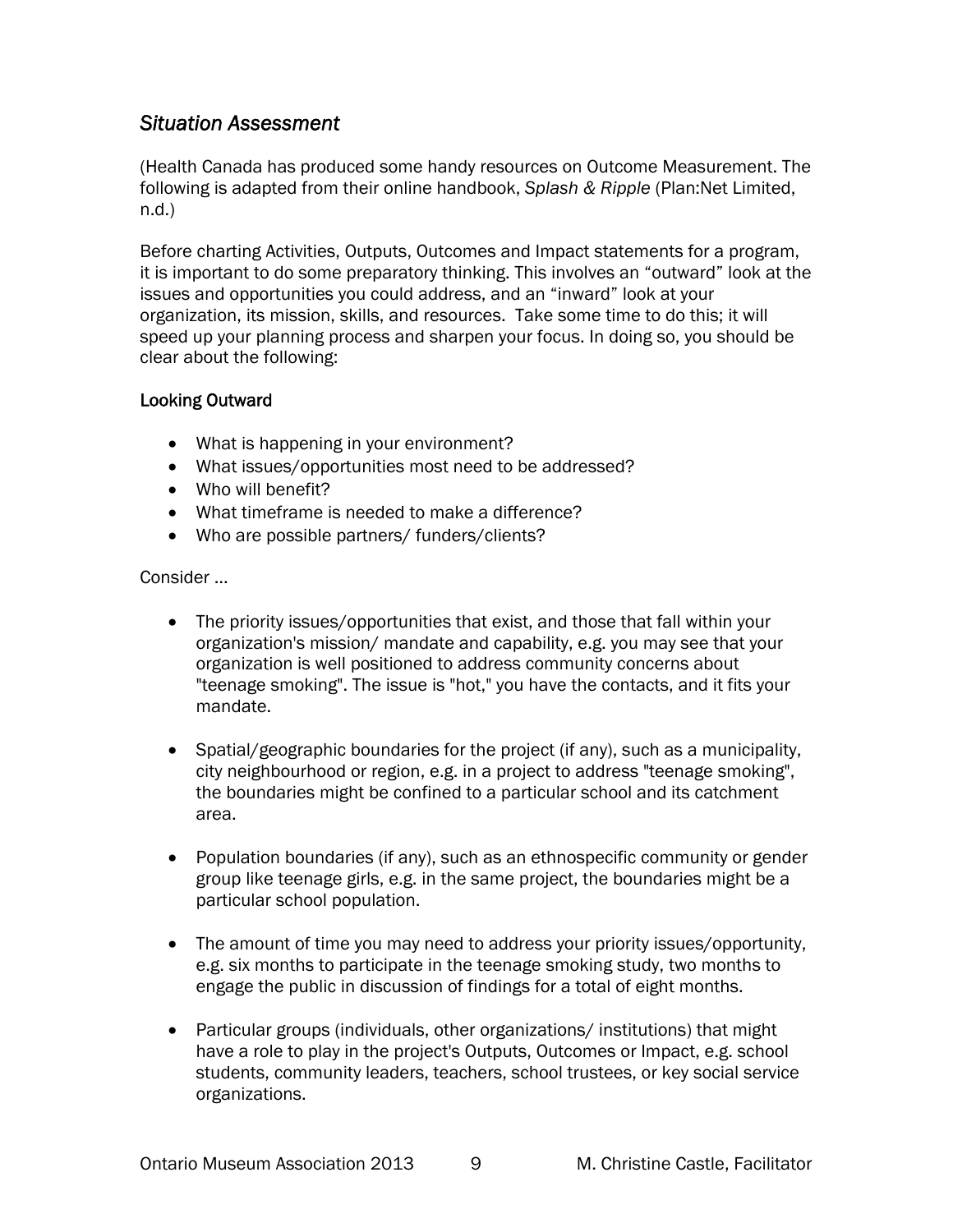In museums, this 'end user' is often referred to as the target audience.



The following is drawn from *Shaping Outcomes* (Indiana University IUPUI & Institute for Museum & Library Services, 2006-2010)

- Who is the target audience for your program? Be as specific as possible. (Hint: "The public" is usually too broad.)
- What are the people like in your target audience?
- What characteristics might influence your target audience's willingness or ability to use your program?
- Will any of the following affect your planning: age of your audience, gender, education level, interests, learning style, schedule, economics, mobility, or access to transportation or language?
- How should you consider the target audience's attitudes or experiences, habits, values, belief systems or customs in your planning?
- What audience characteristics might create a **barrier** to the experience you want them to have or the changes you hope to see in this group?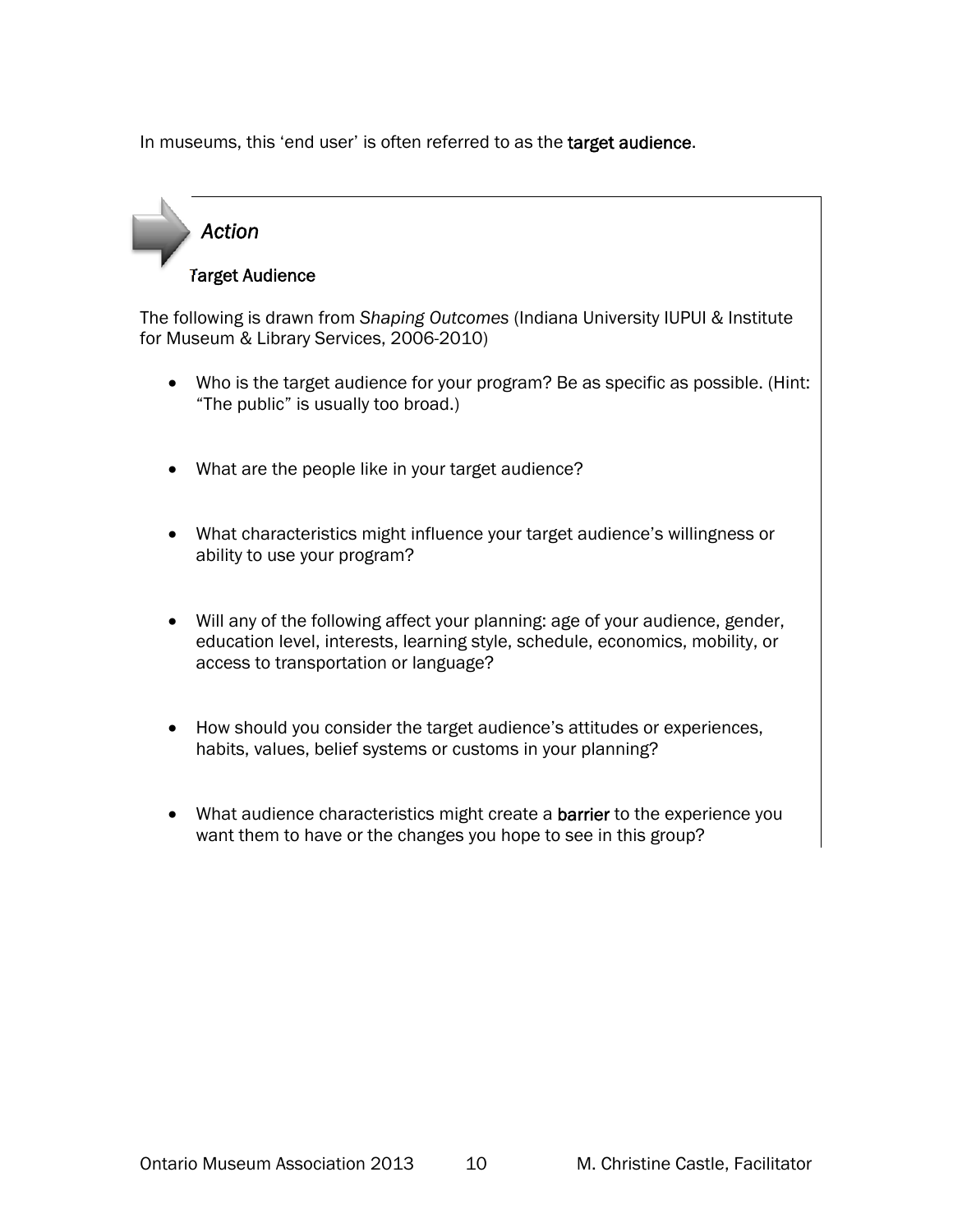## Looking Inward



It is just as important to stay true to your own purpose as an organization

What is your mission/mandate?

What are your best skills/ resources?

## **Stakeholders**

Key stakeholders are your governing body, the participants, those who contribute time (partners) and money (funders). They decide whether to start the program, to participate in it, and to keep it going.



## *Action*

## Define your stakeholders

| <b>STAKEHOLDER</b>     | WHAT DO THEY WANT TO<br><b>KNOW ABOUT THE</b><br>PROGRAM?   | <b>HOW WILL THEY USE THE</b><br><b>ANSWERS?</b>                          |
|------------------------|-------------------------------------------------------------|--------------------------------------------------------------------------|
| <b>TARGET AUDIENCE</b> |                                                             |                                                                          |
| YOUR ORGANIZATION      |                                                             |                                                                          |
| PROGRAM FUNDERS        | Who does the program<br>serve? Is the program<br>effective? | To decide on continued<br>$\bullet$<br>funding<br>To promote replication |
| PROGRAM PARTNERS       |                                                             |                                                                          |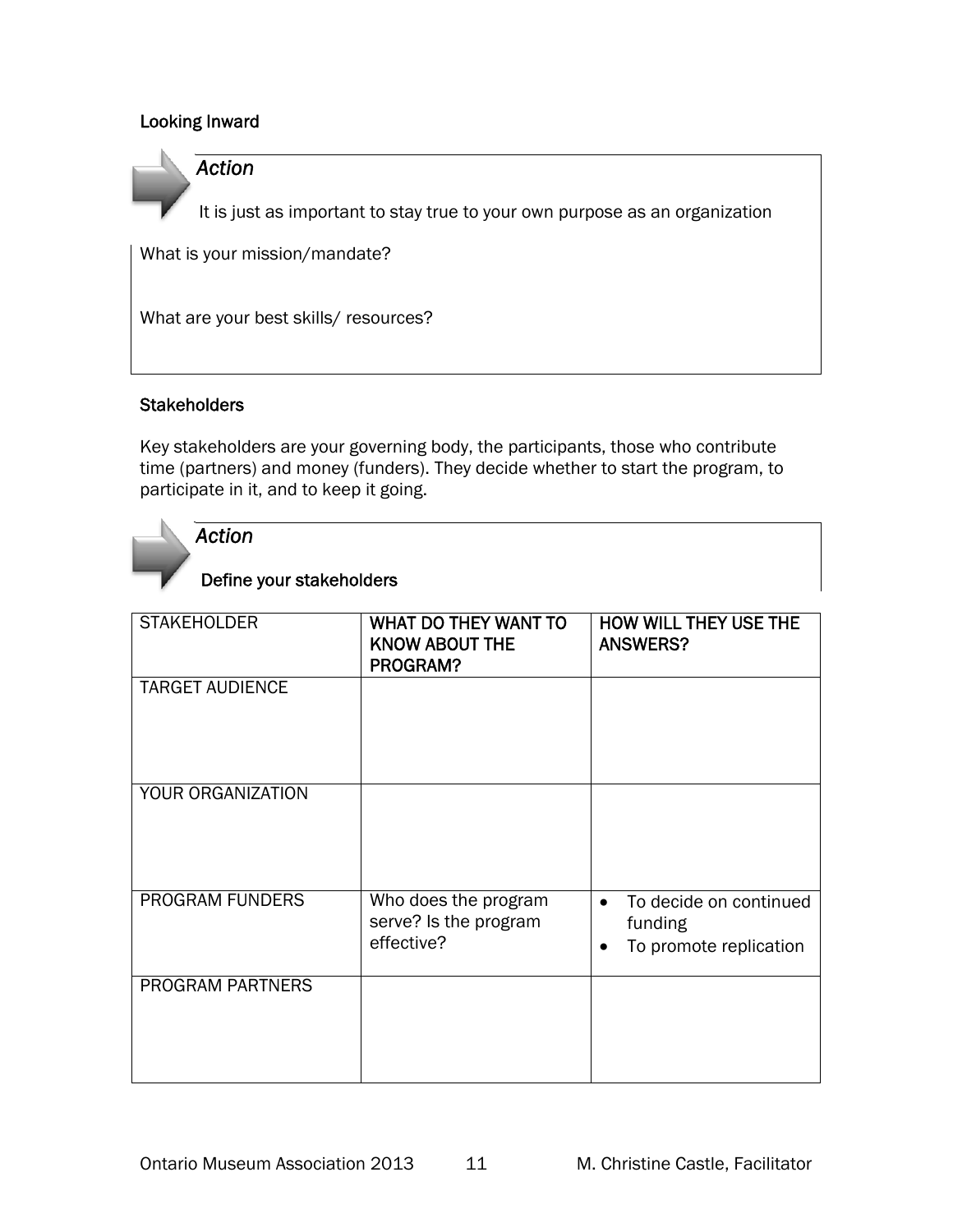*Action* 

## Write Your Program Purpose Statement

Your program will …

Do what?

For whom?

For what benefit/outcome?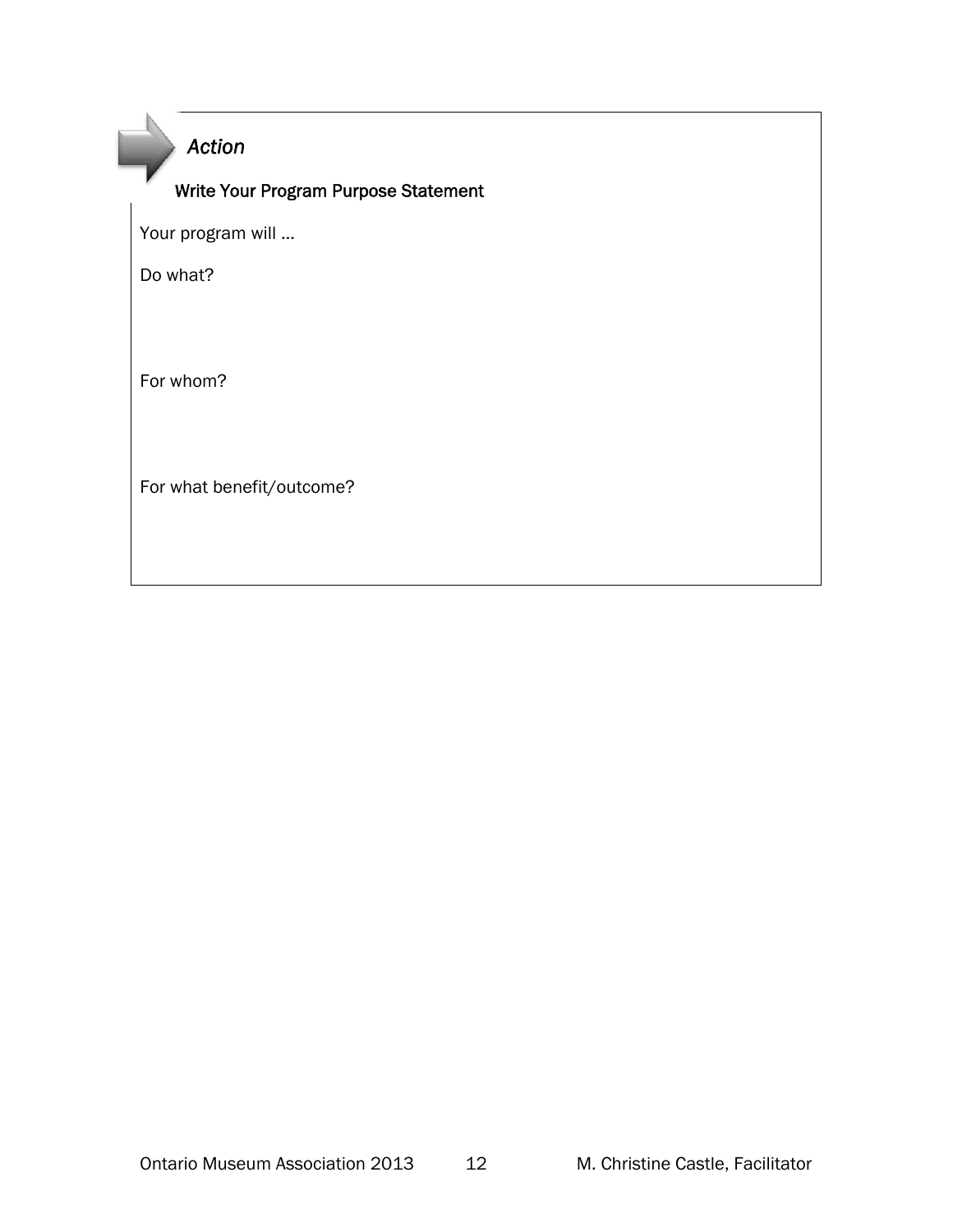| <b>Target</b><br><b>Audience</b>                           | Inputs                                                                                                                                                                                                                                                       | <b>Activities</b>                                                                   | <b>Outputs</b>                                                                                                                                                                                                          | Outcomes -<br>Short-Term                                                                                                                           | Outcomes -<br>Medium                                                                                                                                            | Outcomes -<br>Long-Term                                                                                                               | Impact                                                                                                                   |
|------------------------------------------------------------|--------------------------------------------------------------------------------------------------------------------------------------------------------------------------------------------------------------------------------------------------------------|-------------------------------------------------------------------------------------|-------------------------------------------------------------------------------------------------------------------------------------------------------------------------------------------------------------------------|----------------------------------------------------------------------------------------------------------------------------------------------------|-----------------------------------------------------------------------------------------------------------------------------------------------------------------|---------------------------------------------------------------------------------------------------------------------------------------|--------------------------------------------------------------------------------------------------------------------------|
| For whom is<br>the<br>program<br>intended?<br>Be specific. | Resources<br>dedicated or<br>consumed by<br>the program<br>Money<br>⋗<br>Staff & staff<br>time<br>Volunteer &<br>volunteer<br>time<br><b>Facilities</b><br>➤<br>Equipment &<br>⋗<br><b>Supplies</b><br><b>Standards</b><br>⋗<br>Information<br>➤<br>required | All the<br>necessary<br>parts of the<br>program.<br>What are<br>you going<br>to do? | The direct<br>products of<br>the activity.<br>Usually a<br>count.<br>\$ raised<br>➤<br># of<br>≻<br>visitors<br>attended<br># of<br>➤<br>brochure<br>distribute<br>d<br># of vol.<br>➤<br>hours<br># of<br>➤<br>website | Benefits for<br>the<br>participants,<br>during & after<br>the program<br>$(0-6$ months)<br>Changes in<br>➤<br>skills,<br>attitudes or<br>knowledge | Term<br><b>Benefits for</b><br>the<br>participants<br>after the<br>program<br>$(6-12)$<br>months)<br>Changes<br>➤<br>in<br>behavior<br>&<br>decision-<br>making | Benefits for<br>the<br>participants<br>long after the<br>program<br>$($ 1 year)<br>Changes in<br>➤<br>status or<br>life<br>conditions | Impact on the<br>participants,<br>museum, or<br>community as a<br>result of the<br>program or a<br>series of<br>programs |
|                                                            |                                                                                                                                                                                                                                                              |                                                                                     | hits                                                                                                                                                                                                                    |                                                                                                                                                    |                                                                                                                                                                 |                                                                                                                                       |                                                                                                                          |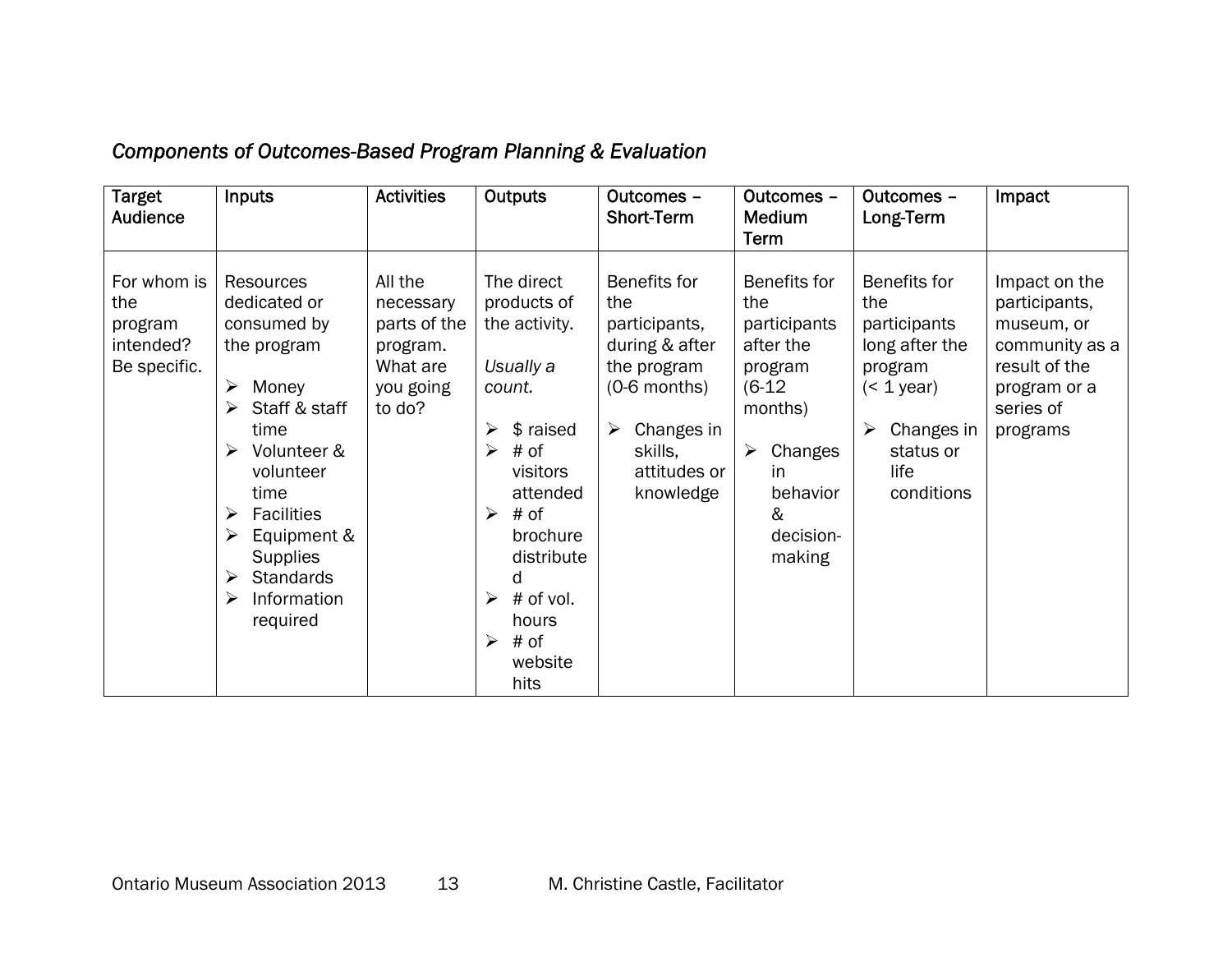## Worksheet – Your Program

| <b>Target</b><br>Audience | <b>Activities</b> | <b>Inputs</b>    | <b>Outputs</b>   | Outcomes -<br>Short-Term | Outcomes -<br><b>Medium Term</b> | Outcomes -<br>Long-Term | Impact |
|---------------------------|-------------------|------------------|------------------|--------------------------|----------------------------------|-------------------------|--------|
|                           |                   | $\overline{1}$ . | $\overline{1}$ . |                          |                                  |                         |        |
|                           |                   | 2.               | 2.               |                          |                                  |                         |        |
|                           |                   | 3.               | 3.               |                          |                                  |                         |        |
|                           |                   | 4.               | 4.               |                          |                                  |                         |        |
|                           |                   | 5.               | 5.               |                          |                                  |                         |        |
|                           |                   | 6.               | 6.               |                          |                                  |                         |        |
|                           |                   | 7.               | 7.               |                          |                                  |                         |        |
|                           |                   | 8.               | 8.               |                          |                                  |                         |        |
|                           |                   |                  |                  |                          |                                  |                         |        |
|                           |                   |                  |                  |                          |                                  |                         |        |
|                           |                   |                  |                  |                          |                                  |                         |        |
|                           |                   |                  |                  |                          |                                  |                         |        |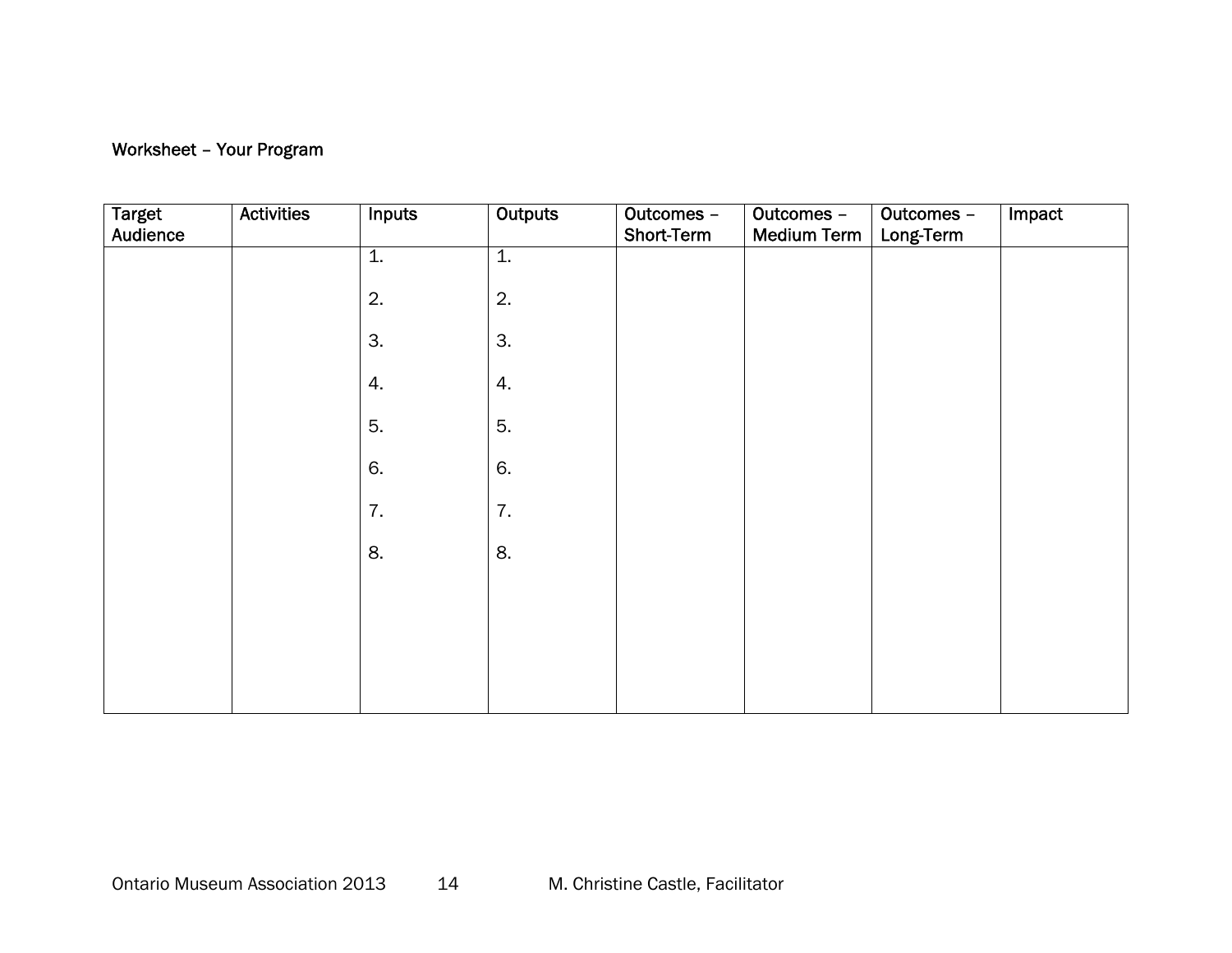## Inputs

Inputs include:

- $\triangleright$  Human Resources For example: staff, volunteers, consultant time, etc.
- $\triangleright$  Material Resources For example: supplies, room rental, equipment, etc.

This is where you create a list of what you need to carry out the project. Consider, for example:

- *Staffing*  What skill sets? How many full- time equivalents (FTE's), how many volunteer hours?
- *Office or meeting space* Size? Location?
- *Equipment* Computers? Chairs? etc.
- *Materials*  Stationery? Training text books? Bus tickets?
- *Standards* Association requirements? Educational standards? Curricula?
- *Information* Databases? Surveys? Research? Front-end evaluation?

Budgeting – Although money is not an input per se, having a good understanding of your INPUT requirements helps you to draft a budget. Remember that your Outputs, Outcomes and Impact are based on receiving a certain amount of money. If you receive less funding, you'll need to modify these results.

*TIP* - Although logic models start with Inputs, do not start planning your OBPE here. Sketch in some Activities, try writing your Impact statement early on, complete Output and Outcomes statements. Inputs are easier to fill in once you have these other parts completed, because it is easier to see what you will need when you've decided what you want to accomplish and how you will go about it.

*Action* 

Using your Worksheet, list the inputs your program will require once you have completed the rest of the columns.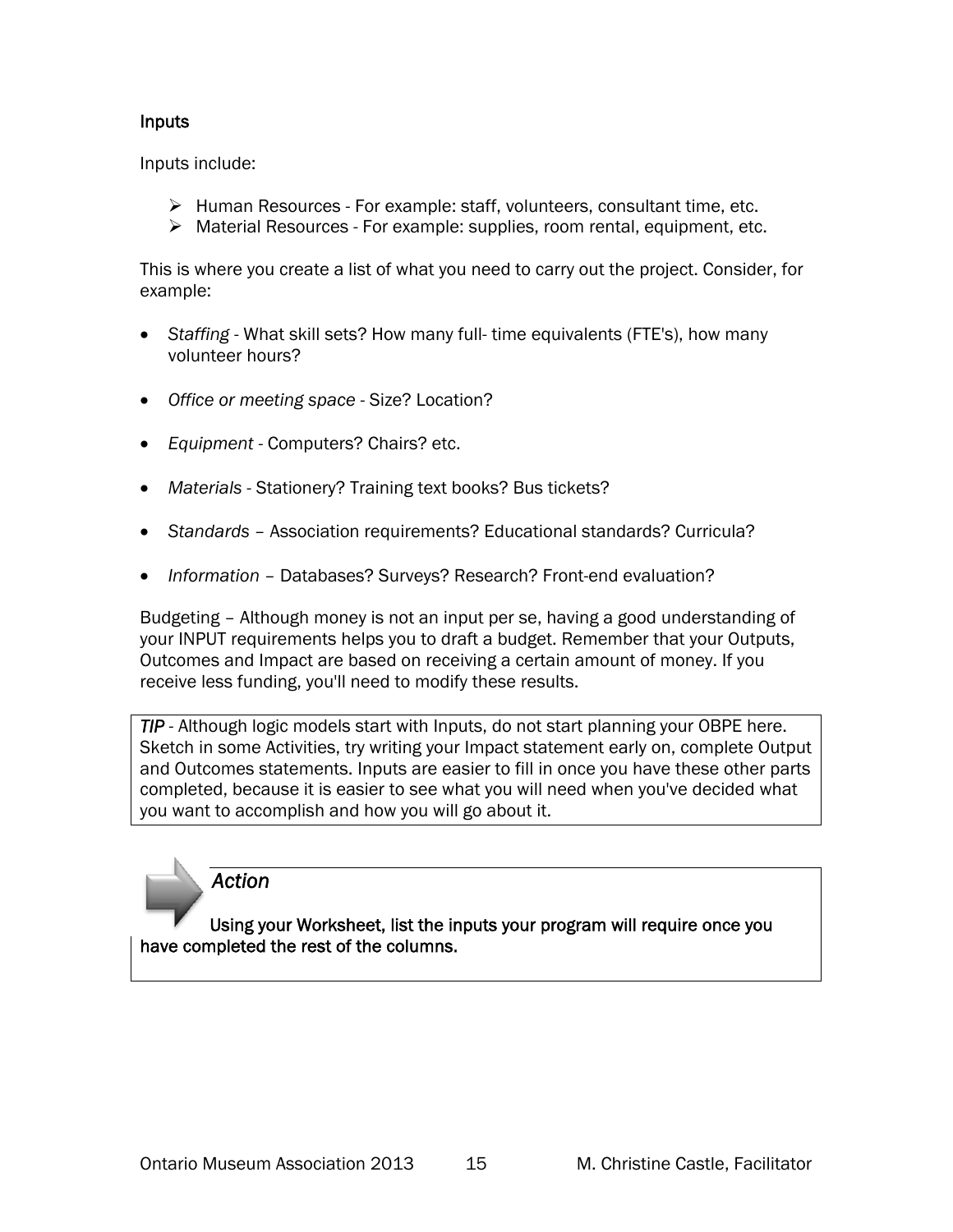## **Activities**

Activities are what you do with the Inputs that you have. Try to group your activities into 5 to 8 clusters. It is difficult to keep track of your program if you have too many activities listed.

Common headings include promotion, participant recruitment, development of materials, coordination of materials & staff, staff/volunteer training

*Action* 

Using your Worksheet, list the activities your program will undertake.

*TIP* - Under these headings, you can write short paragraphs describing what the program will DO.

## **Outputs**

These are the most immediate direct products or results of your program. Program outputs are typically measured in numbers. They usually coincide with the completion of an activity. Each output should relate directly to an activity or service.

For example, the number of … people who participated, classes who completed a program, materials developed, workshops given, supplies consumed, web site hits, etc. Outputs create the *potential* for outcomes to occur

*Action* 

Using your Worksheet, list the outputs you expect from each activity.

*TIP* You won't know these exact numbers ("250 visitors attended") at the beginning, but you will want to keep track of them for your final report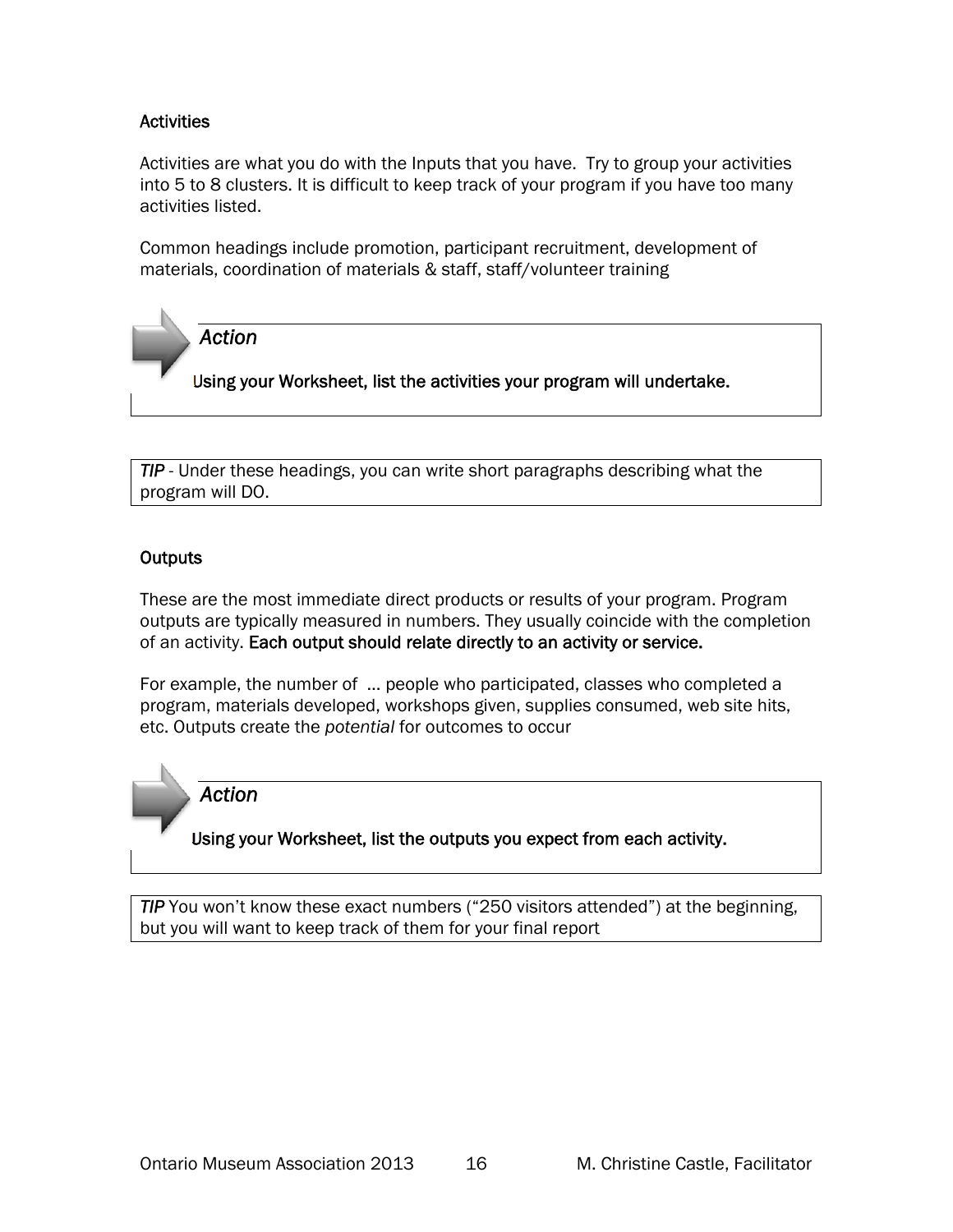## Outcomes & Impact

Outcomes – These are changes that occur to people, organizations and communities as a result of your program. These changes, or outcomes, are usually expressed in terms of:

- Knowledge and skills (short-term outcomes)
- Behaviours (intermediate-term outcomes)

Long-Term Outcomes & Impact – This describes your vision of a preferred future and underlines why the program is important. It refers to the longer-term changes that you hope your project will help create or to which your project may contribute.

 Changes in values, conditions and status (longer-term outcomes & impact)



Generic Learning Outcomes

Outcomes are further removed from Activities, are fewer in number (2 to 4) and flow from a combination of several immediate Outputs.

Outcomes for your program should …

- Be measurable
- Demonstrate a change in people, organization(s) or community. Outcomes relate to the individuals who directly participate in activities, but like ripples in a pond, they go beyond those individuals to include, for example, families or organizations surrounding those individuals.
- Define success
- Be attributable to your program

*TIP* - For more detailed suggestions for learning & social outcomes, visit Museums, Libraries and Archives Council (UK). *Inspiring Learning: An Improvement Framework for Museums, Libraries And Archives.* http://www.inspiringlearningforall.gov.uk/ (accessed March 29, 2013)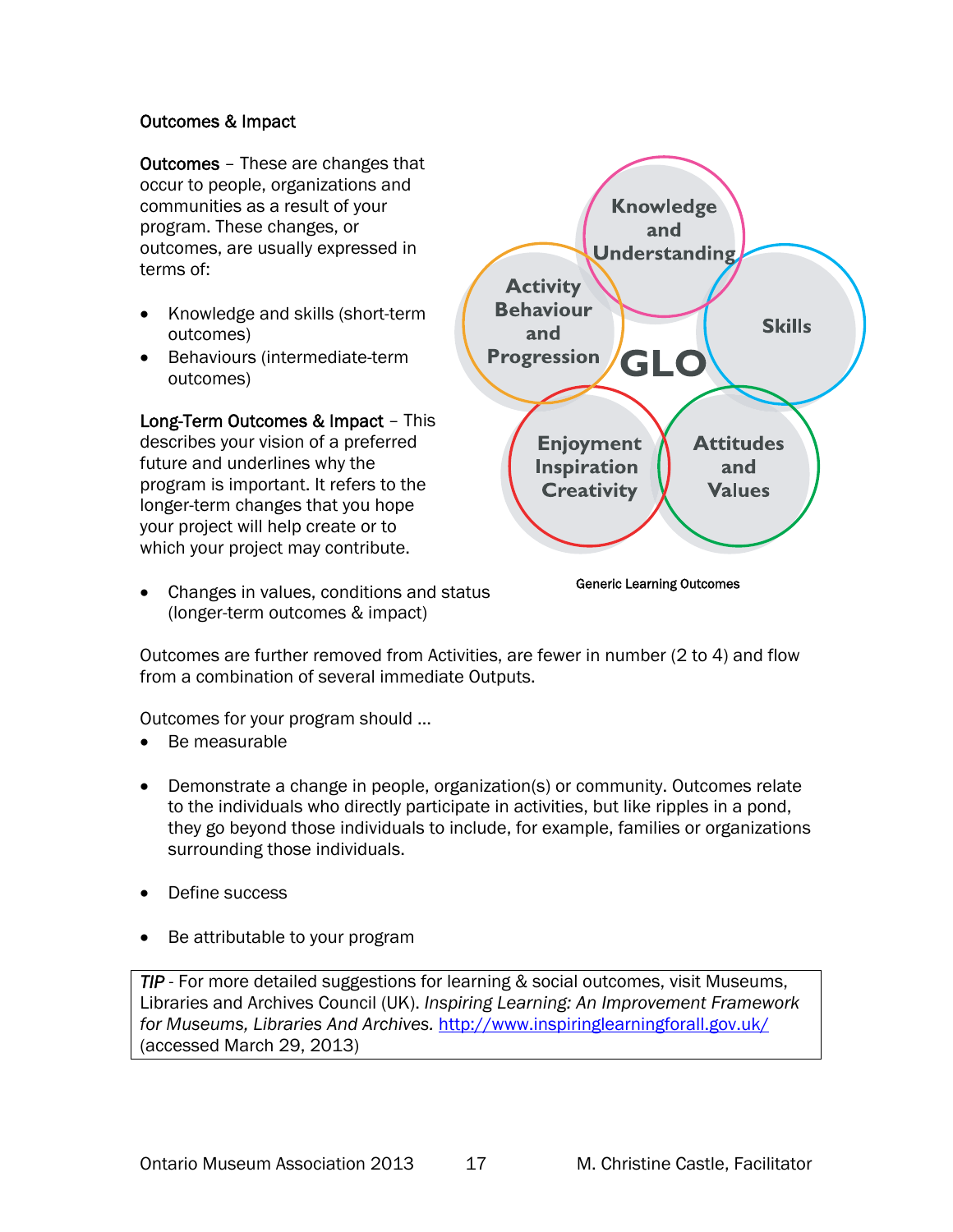List the outcomes you want your program to achieve.

- $\blacktriangleright$
- $\blacktriangleright$
- 
- $\blacktriangleright$
- $\blacktriangleright$
- ↘
- $\blacktriangleright$
- 
- ➤
- $\blacktriangleright$

*TIP* – An outcome is the benefit that your audience member receives from participating in your program. It is NOT a statistic. Try using words like "enhanced," "increased," "more," "new" or "altered" to describe the desired change.

*Action* 

From the above list, choose the two to four outcomes you are most interested in examining. Consider your timeframe and what you can evaluate within it.

On your *Outcomes-Based Program Evaluation Plan*, list the top 2 to 4 outcomes you hope this program will achieve.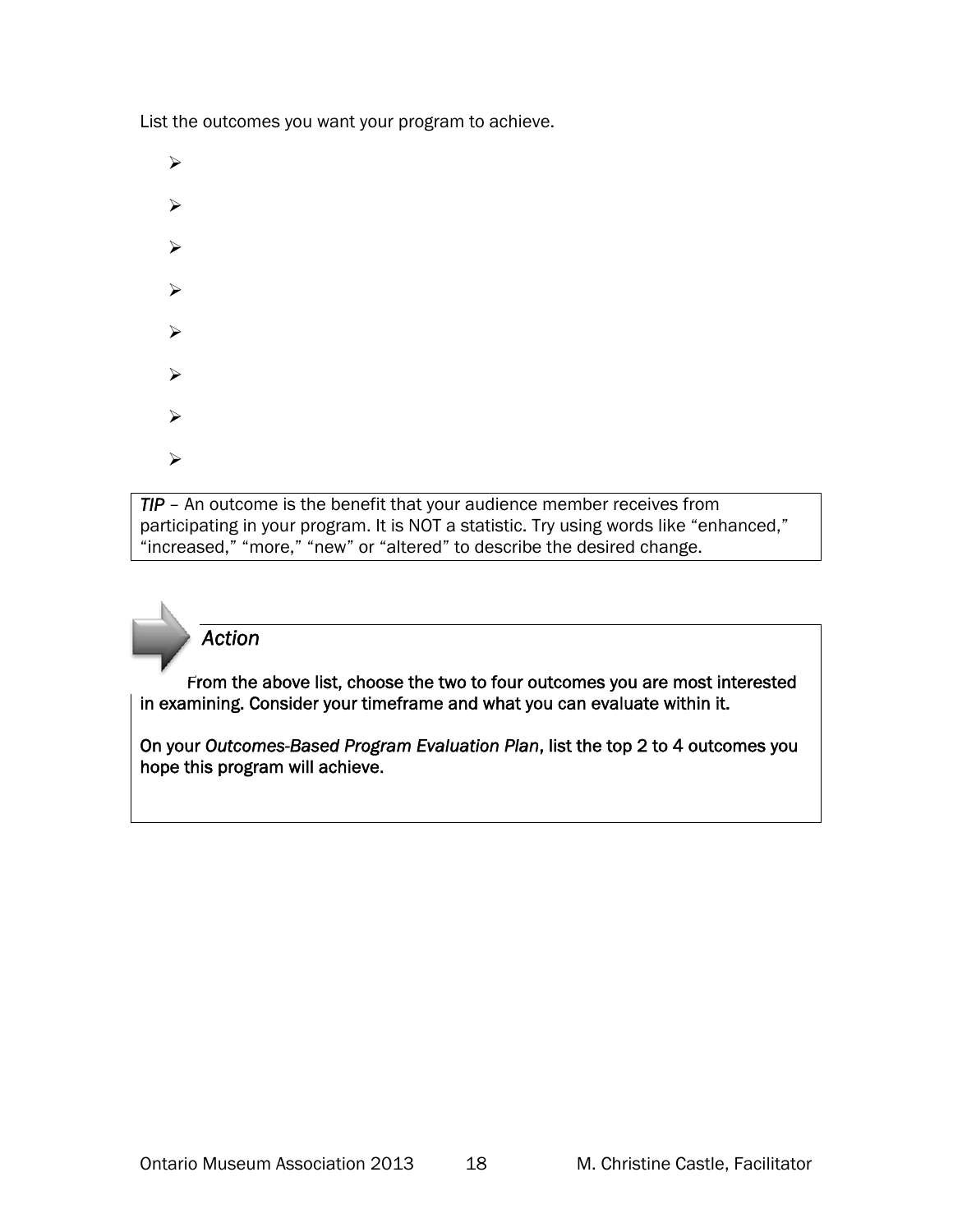Outcomes-Based Program Evaluation Plan for Program \_\_\_\_\_\_\_\_\_\_\_\_\_\_\_\_\_\_\_\_\_\_\_\_\_\_\_\_\_

| Outcome | Indicator(s) | <b>Source of Data</b><br>(Records,<br>Participants,<br>Website, etc.) | <b>Method to Collect</b><br>Data<br>(Questionnaire,<br>Interview,<br>Observation, etc. | <b>Who Collects Data</b> | <b>When Collect Data</b> |
|---------|--------------|-----------------------------------------------------------------------|----------------------------------------------------------------------------------------|--------------------------|--------------------------|
|         |              |                                                                       |                                                                                        |                          |                          |
|         |              |                                                                       |                                                                                        |                          |                          |
|         |              |                                                                       |                                                                                        |                          |                          |
|         |              |                                                                       |                                                                                        |                          |                          |

Source: (McNamara)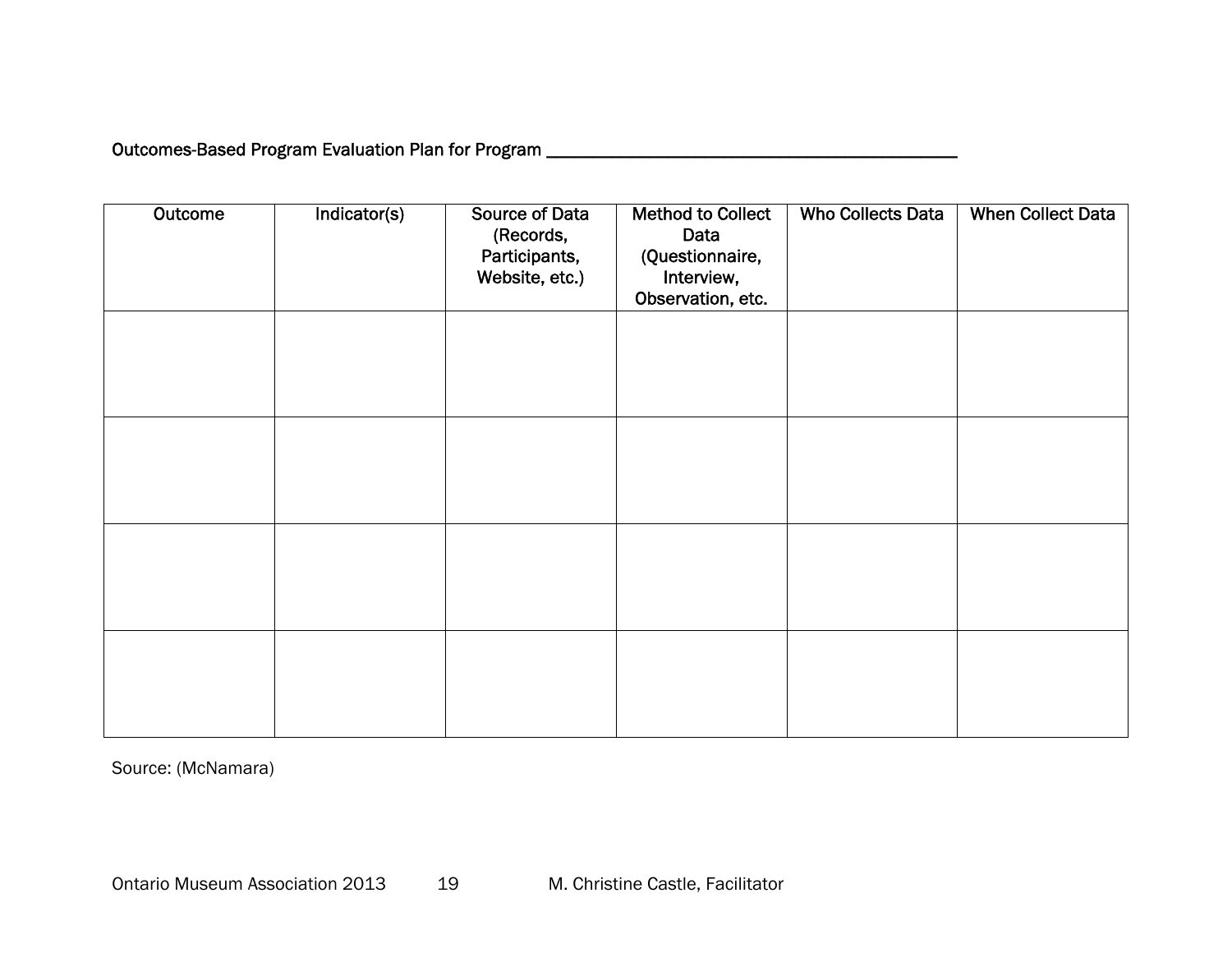## *Measuring Outcomes*

## **Indicators**

When selecting indicators, ask:

- $\triangleright$  What would I see, hear, read about the target audience that means progress toward the outcome?
- $\triangleright$  Include numbers and percent regarding the target audience's behavior; for example,"200 of the participants (50%) will quit smoking by the end of the program" and "300 of the participants (75%) will quit smoking one month after the program"
- $\triangleright$  Just starting out?
	- $\circ$  Don't spend a great deal of time trying to find the perfect numbers and percentages for your indicators.
	- o Choose an activity that it small & well-defined
	- o Bring as many people as possible into the process. Gather different perspectives.
	- o Limit the number of indicators to those you consider to be key.
	- o Think of your first year of applying OBPE as a pilot process. Identify problems, improvements, etc. as you go and document them. Apply your learning to program evaluation in the following year.

#### *TIP* - Use the following format to ensure your indicator is measurable ... *The # and % of [participants] who [demonstrate the specified change]*

#### Targets. What will success look like?

Base your targets on …

- Your review of past performance with similar programs
- Your past performance before the program's implementation
- Peer institutions' results
- Published literature or relevant programs

*Action* 

On your *Outcomes-Based Program Evaluation Plan*, identify at least one indicator per outcome.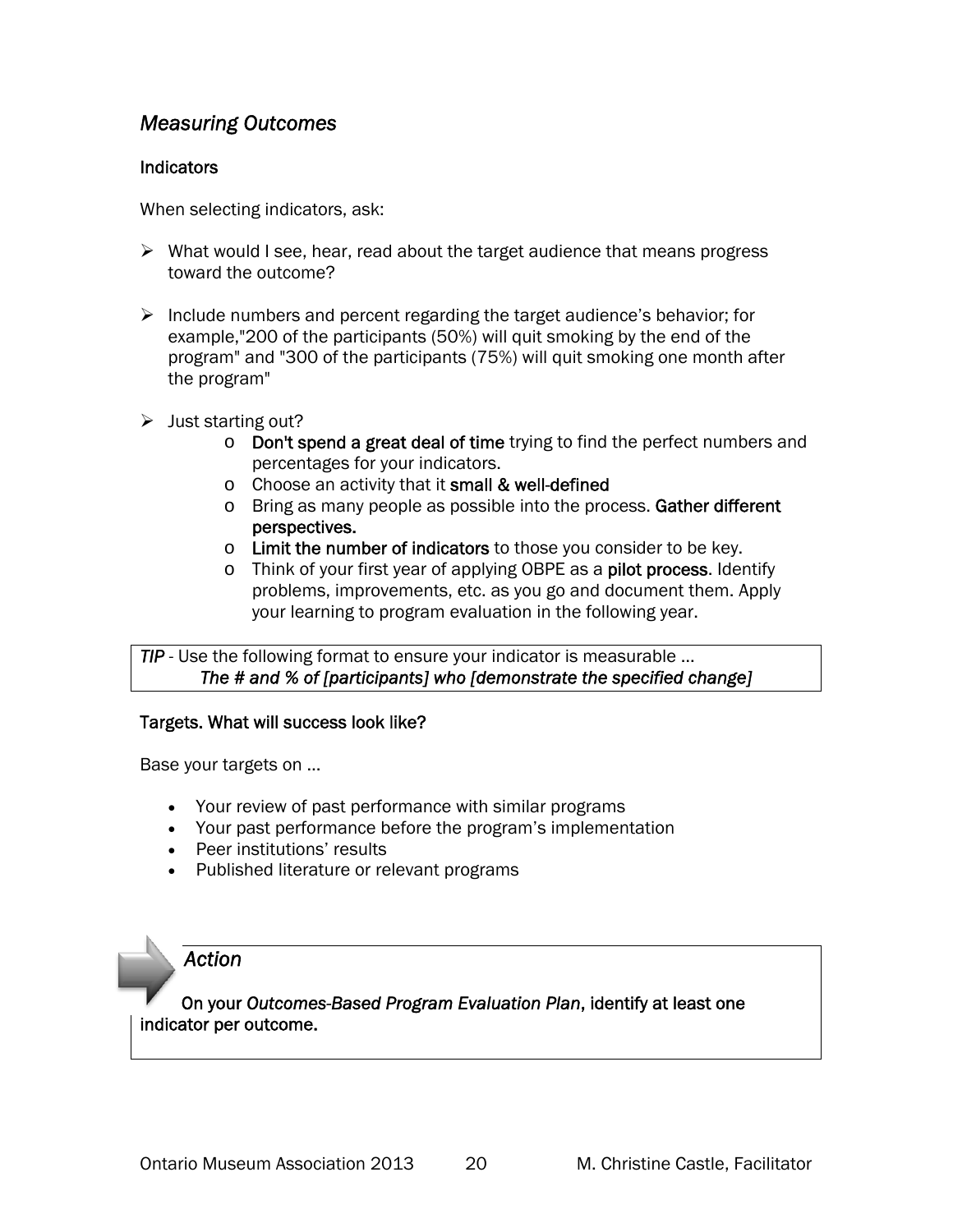*TIP* - Remember that OBPE isn't as rigorous as research that looks for "statistically significant" differences. You may be dealing with small numbers of participants, so it's hard to prove anything statistically. Instead, think of a "target" as a way to quantify success: your program was worth your time and effort if # and % of participants achieve a particular level of results.

## Data Sources

No one source of data is better than another. Use your common sense and knowledge of the situation to decide which one(s) to use. A summary of some key sources for data follows. See also the *Practical Evaluation Guide: Tools for Museums and Other Informal Educational Settings* (Diamond, Luke, & Uttal, 2009) for more ideas.



*Action* 

On your *Outcomes-Based Program Evaluation Plan*, identify a data source, data collector and time frame for each of your indicators.

## Indicator Test

For each indicator statement, ask...

| ➤ | Accuracy - Does it measure the result?                                                                |                      |  |
|---|-------------------------------------------------------------------------------------------------------|----------------------|--|
|   |                                                                                                       | $\neg$ YES $\neg$ NO |  |
|   | Is it cost-effective to collect the information?                                                      |                      |  |
|   | $\triangleright$ Can information be gathered without invading                                         | $\n  TYES\n  TNO\n$  |  |
|   | privacy?                                                                                              | $\neg$ YES $\neg$ NO |  |
|   | $\triangleright$ Does it give useful information with which to<br>make management decisions?          |                      |  |
|   |                                                                                                       | OYES ONO             |  |
|   | $\triangleright$ Will the information communicate well to<br>stakeholders (including funding bodies)? | TYES TINO            |  |
|   |                                                                                                       |                      |  |

(Plan:Net Limited, n.d.)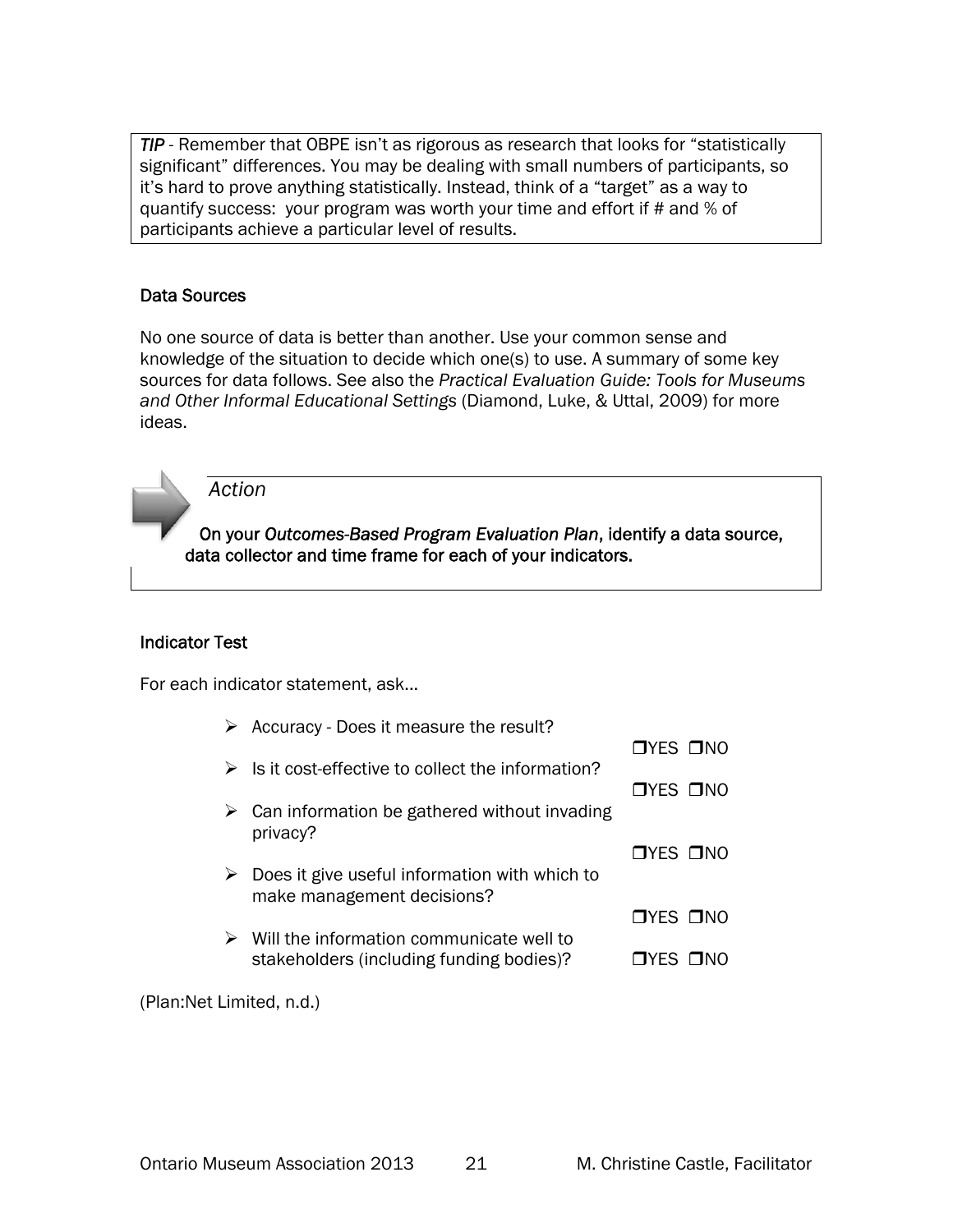## *Data Sources Chart*

| Method                                           | <b>Overall Purpose</b>                                                                                                                                                                               | Advantages                                                                                                                                                                                                                           | <b>Challenges</b>                                                                                                                                                                                                   |
|--------------------------------------------------|------------------------------------------------------------------------------------------------------------------------------------------------------------------------------------------------------|--------------------------------------------------------------------------------------------------------------------------------------------------------------------------------------------------------------------------------------|---------------------------------------------------------------------------------------------------------------------------------------------------------------------------------------------------------------------|
| Questionnaires,<br>Surveys,<br><b>Checklists</b> | Quickly and/or easily get<br>lots of information from<br>people in a non<br>threatening way                                                                                                          | Anonymous<br>$\bullet$<br>Inexpensive to administer<br>$\bullet$<br>Easy to compare and<br>$\bullet$<br>analyze<br>Administer to many<br>$\bullet$<br>people<br>Provide lots of data<br>$\bullet$<br>Sample questionnaires<br>online | Less careful feedback<br>$\bullet$<br>Wording can bias<br>$\bullet$<br>client's responses<br>Impersonal<br>$\bullet$<br>In surveys, may need<br>$\bullet$<br>sampling expert<br>Doesn't get full story<br>$\bullet$ |
| Interviews                                       | To fully understand<br>someone's impressions or<br>experiences, or learn<br>more about their answers<br>to questionnaires                                                                            | Full range and depth of<br>$\bullet$<br>information<br>Develops relationship<br>$\bullet$<br>with participant                                                                                                                        | Take more time<br>$\bullet$<br>Hard to analyze and<br>$\bullet$<br>compare<br>More costly<br>$\bullet$<br>Interviewer may bias<br>$\bullet$<br>participant responses                                                |
| <b>Document</b><br><b>Review</b>                 | Impression of how<br>program operates without<br>interrupting the program;<br>is from review of<br>applications, finances,<br>memos, minutes, etc.                                                   | Comprehensive and<br>$\bullet$<br>historical information<br>No program interruption<br>$\bullet$<br>Information already exists<br>$\bullet$<br>Few biases about<br>$\bullet$<br>information                                          | Often takes more time<br>$\bullet$<br>Info may be incomplete<br>$\bullet$<br>Need to be focused<br>$\bullet$<br>Not flexible<br>$\bullet$<br>Data restricted to what<br>$\bullet$<br>already exists                 |
| Observation                                      | To gather accurate<br>information about how a<br>program actually<br>operates, particularly<br>about processes                                                                                       | View operations of a<br>$\bullet$<br>program as they are<br>actually occurring<br>Can adapt to events as<br>$\bullet$<br>they occur                                                                                                  | Difficult to interpret<br>$\bullet$<br>seen behaviors<br>Challenging to<br>$\bullet$<br>categorize observations<br>Can influence behaviors<br>$\bullet$<br>of program participants<br>Can be expensive<br>$\bullet$ |
| <b>Focus Groups</b>                              | Explore a topic in depth<br>through group discussion,<br>e.g., about reactions to an<br>experience or suggestion,<br>understanding common<br>complaints, etc.; useful in<br>evaluation and marketing | Quickly and reliably get<br>$\bullet$<br>common impressions<br>Efficient way to get much<br>$\bullet$<br>range and depth of<br>information in short time<br>Can convey key<br>$\bullet$<br>information about<br>programs             | Challenging to analyze<br>$\bullet$<br>responses<br>Need good facilitator for<br>$\bullet$<br>safety and closure<br>Difficult to schedule 6-8<br>$\bullet$<br>people together                                       |
| <b>Case Studies</b>                              | To fully understand or<br>depict client's experiences<br>in a program, and conduct<br>comprehensive<br>examination through<br>cross comparison of<br>cases                                           | Fully depicts client's<br>experience in program<br>input, process and results<br>Powerful means to<br>$\bullet$<br>portray program to<br>outsiders                                                                                   | Time consuming to<br>collect, organize and<br>describe<br>Depth of information,<br>$\bullet$<br>rather than breadth                                                                                                 |

Source (McNamara)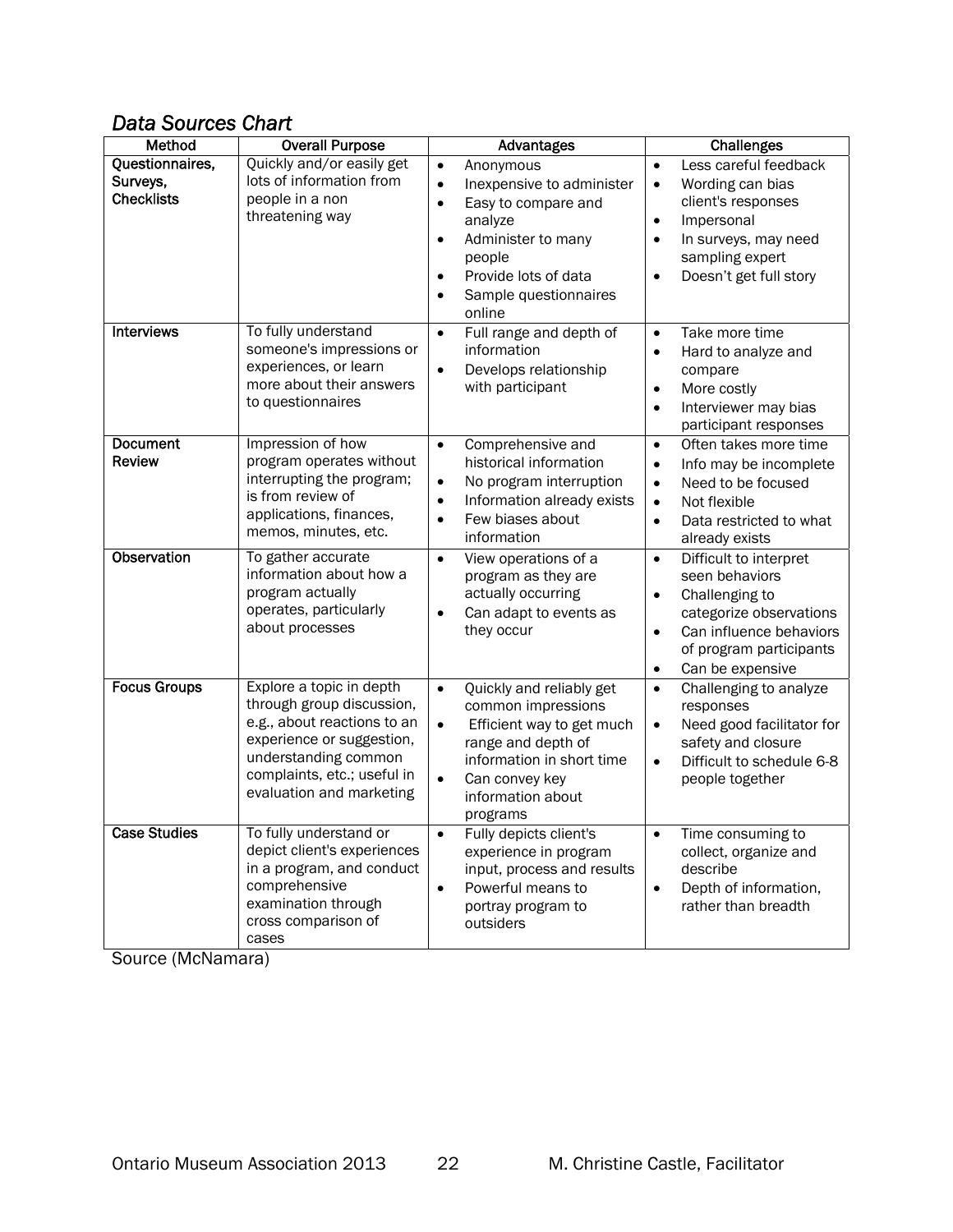## *Data Sources Chart for Social Media*

| <b>Method</b>    | <b>Overall Purpose</b>                                                                                                                                                                                                                                                                                                                                                                                     | <b>Advantages</b>                                                                                                                                                                                                                                                                                                                                                     | <b>Challenges</b>                                                                                                                                                                                                                                                           |
|------------------|------------------------------------------------------------------------------------------------------------------------------------------------------------------------------------------------------------------------------------------------------------------------------------------------------------------------------------------------------------------------------------------------------------|-----------------------------------------------------------------------------------------------------------------------------------------------------------------------------------------------------------------------------------------------------------------------------------------------------------------------------------------------------------------------|-----------------------------------------------------------------------------------------------------------------------------------------------------------------------------------------------------------------------------------------------------------------------------|
| <b>Views</b>     | Views tell you how many<br>people you're reaching. Blog<br>page views measured through<br>a website analytics tool like<br>Google Analytics or Facebook<br>views measured through<br>Facebook Insights can show<br>you just how many people<br>you're reaching.                                                                                                                                            | Useful if primary goal is to<br>spread a message-for<br>instance, who should get a<br>flu shot-but don't get too<br>caught up in views.                                                                                                                                                                                                                               | Expanding your audience<br>is great, but if none of<br>these people chooses to<br>follow your information,<br>engage with you or act to<br>help your organization,<br>then increasing your<br>reach may not be useful<br>to the organization as<br>whole.                   |
| <b>Followers</b> | Followers tell you the size of<br>your supporter base e.g.<br>number of Twitter followers,<br>people who "like" your<br>Facebook page or those who<br>subscribe by RSS to your blog,                                                                                                                                                                                                                       | You can get a sense of the<br>number of people you're<br>able to reliably get in touch<br>with in order to spread a<br>message or ask for help.                                                                                                                                                                                                                       | Just as with views, it's all<br>too easy to look at your<br>number of followers as an<br>end in and of itself rather<br>than a means to reach<br>your goals. Does it matter<br>if you have a million<br>Facebook fans if none of<br>them ever does anything<br>to help you? |
| Engagement       | Commenting on your blog,<br>posting on your Facebook<br>page and retweeting on<br>Twitter.                                                                                                                                                                                                                                                                                                                 | Confirms that you're saying<br>the types of things people<br>want to hear and effectively<br>encouraging them to be<br>more involved. If<br>engagement itself is a core<br>goal-for example, to get<br>youth talking about sexual<br>health, or to give<br>homebound people a<br>creative outlet-then these<br>metrics provide a great way<br>to track your progress. | Does not demonstrate<br>real world results in<br>terms of getting people to<br>do anything beyond<br>engagement.                                                                                                                                                            |
| Conversion       | Conversion metrics help you<br>measure actual, tangible<br>outcomes for your<br>organization, like donations,<br>number of volunteers or event<br>attendees. How do you count<br>the impact of social media on<br>such things? You could ask<br>people where they heard<br>about the opportunity, or<br>attach online source codes so<br>you can tell where someone<br>came from to donate or<br>register. |                                                                                                                                                                                                                                                                                                                                                                       |                                                                                                                                                                                                                                                                             |

Source (Betts, 2011)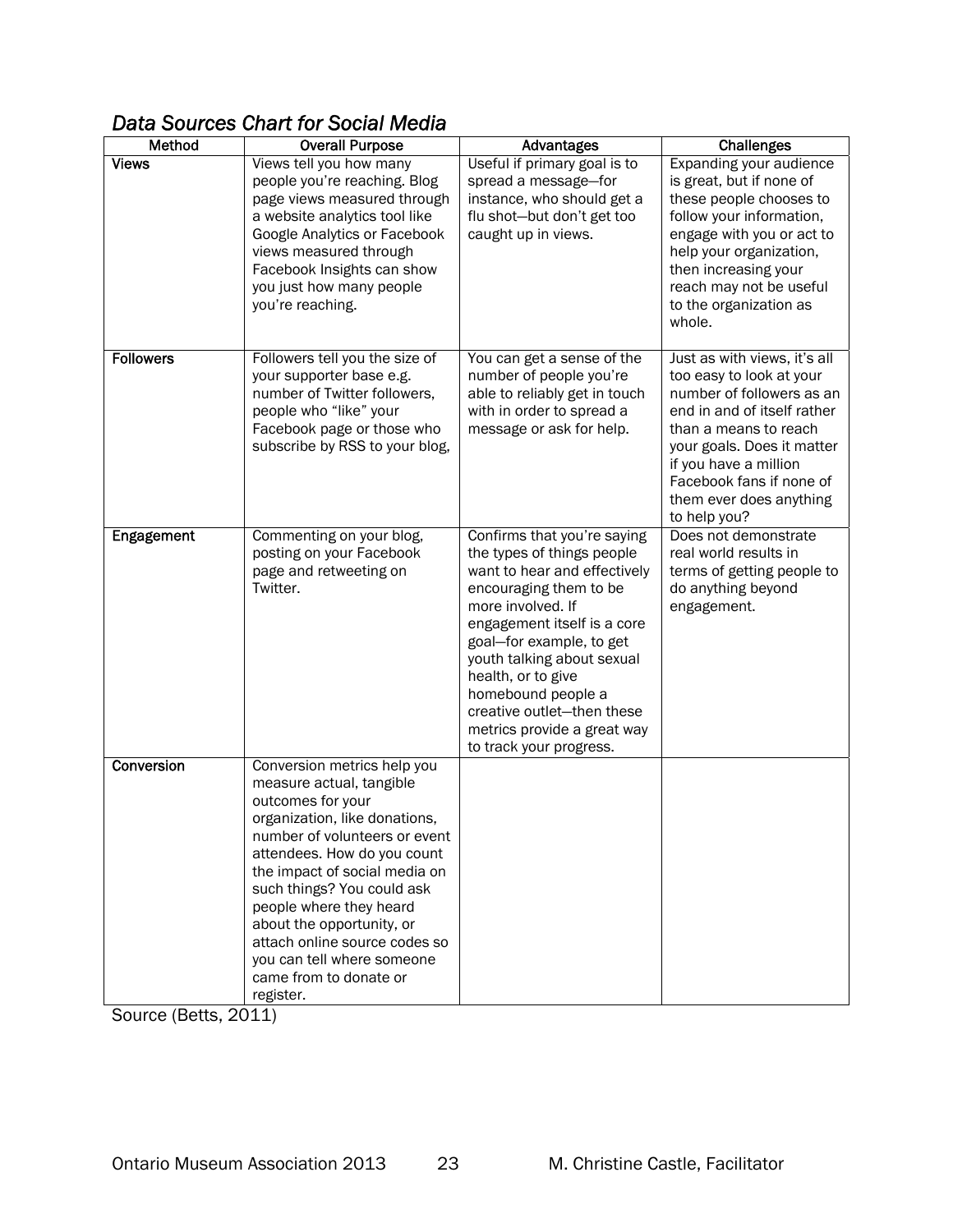## *Analyzing Information*

Drawn from Museums Association of Saskatchewan *Evaluation Workbook* (Museums Association of Saskatchewan, 1999)

Analyzing the information is simply:

The process of arranging the information in a way that will increase your understanding, and enable you to present what you have discovered to others.



## Analyze the following information

Your museum has recently spent the winter months creating a new exhibition on wetland conservation and farming. You want to know what visitors have learned from the exhibit, and specifically, did visitors learn two key messages – the importance of wetlands to water conservation, and farmers' misconceptions about the importance of wetlands (outcomes). Your group has decided that as outcome indicators you will seek visitor reactions to the exhibit (what messages do they remember) and will record how long visitors look at the exhibit. In designing the exhibit, you determine that a visitor will need to look at the exhibit between 3 and 5 minutes to read all the information in the exhibit.

Look at the following information collected by summer staff on how long visitors looked at a Wetland Exhibit:

|        | Total           | Did not look | $> 1$ minute | 1-3 minutes | <3 minutes     |
|--------|-----------------|--------------|--------------|-------------|----------------|
|        | Number of       | at exhibit   |              |             |                |
|        | Adult           |              |              |             |                |
|        | <b>Visitors</b> |              |              |             |                |
| July 3 | 45              | 20           | 21           | 4           | 0              |
| July 4 | 42              | 21           | 19           | 1           | 1              |
| July 5 | 15              | 5            |              | 3           | 0              |
| July 6 | 23              | 7            |              | 6           | 3              |
| July 7 | 19              | 8            | 4            | 5           | 2              |
| July 8 | 22              | 10           | 3            |             | $\overline{2}$ |
| July 9 | 25              | 11           | 5            | 7           | $\overline{2}$ |
|        |                 |              |              |             |                |
| Total  | 191             | 82           | 66           | 33          | 10             |
|        |                 | 43%          | 35%          | 17%         | 5%             |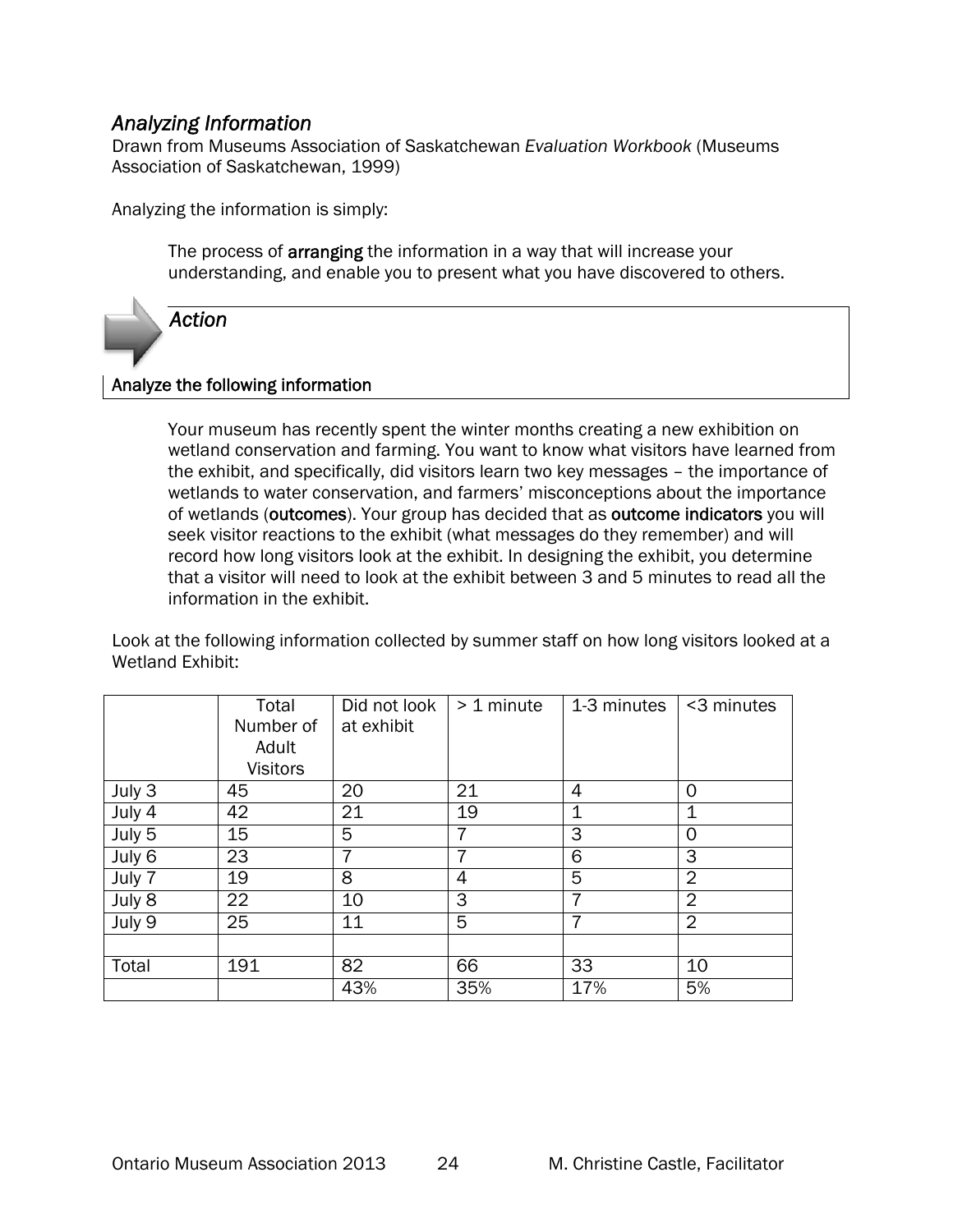#### Summary of Findings:

43% of visitors did not look at the exhibit (82 out of 191 adult visitors). Of those adult visitors who looked for any amount of time at the exhibit 35% (109 out of 191) looked at it for under 1 minute, 17% looked at it for 1 to 3 minutes. Only 10 adult visitors (5%) looked at the exhibit for more than 3 minutes.

#### Did the exhibit achieve its outcomes?

On the basis of the above information, the answer would likely be no. When the exhibit was developed, you felt that visitors would need between 3 and 5 minutes to read/look at the exhibit in order to learn about the messages. According to the summer students' observations, only 9% of those looking at the exhibit did so for more than 3 minutes.

However, before we draw any conclusions, we need to look at the information from another outcome indicator;

#### Information from the post-card survey:

Q1. From the exhibits, check which exhibits you remember looking at.

Of the 191 adult visitors, 25 (13%) checked off the Wetland Exhibit as one of the exhibits they remembered.

Q2. If you identified the Wetland Exhibit as one of the exhibits you remembered, what do you remember about the exhibit?

Of the 25 visitors who answered, 15 wrote in answers that indicated they remembered something about misconceptions about wetland conservation.

#### Did this exhibit achieve its outcomes?